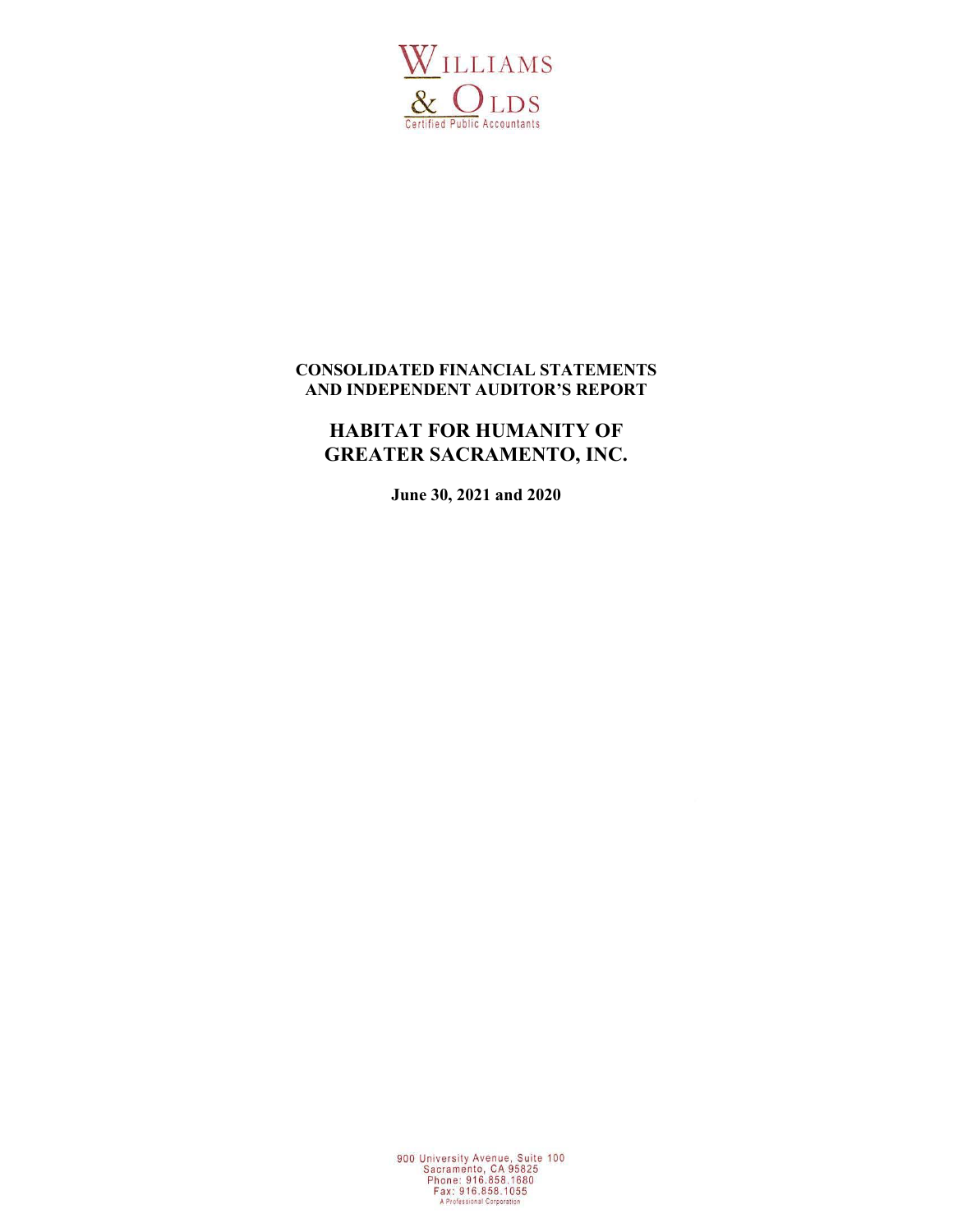### **TABLE OF CONTENTS**

|                                          | Page |
|------------------------------------------|------|
|                                          |      |
| <b>CONSOLIDATED FINANCIAL STATEMENTS</b> |      |
|                                          |      |
|                                          |      |
|                                          |      |
|                                          |      |
|                                          |      |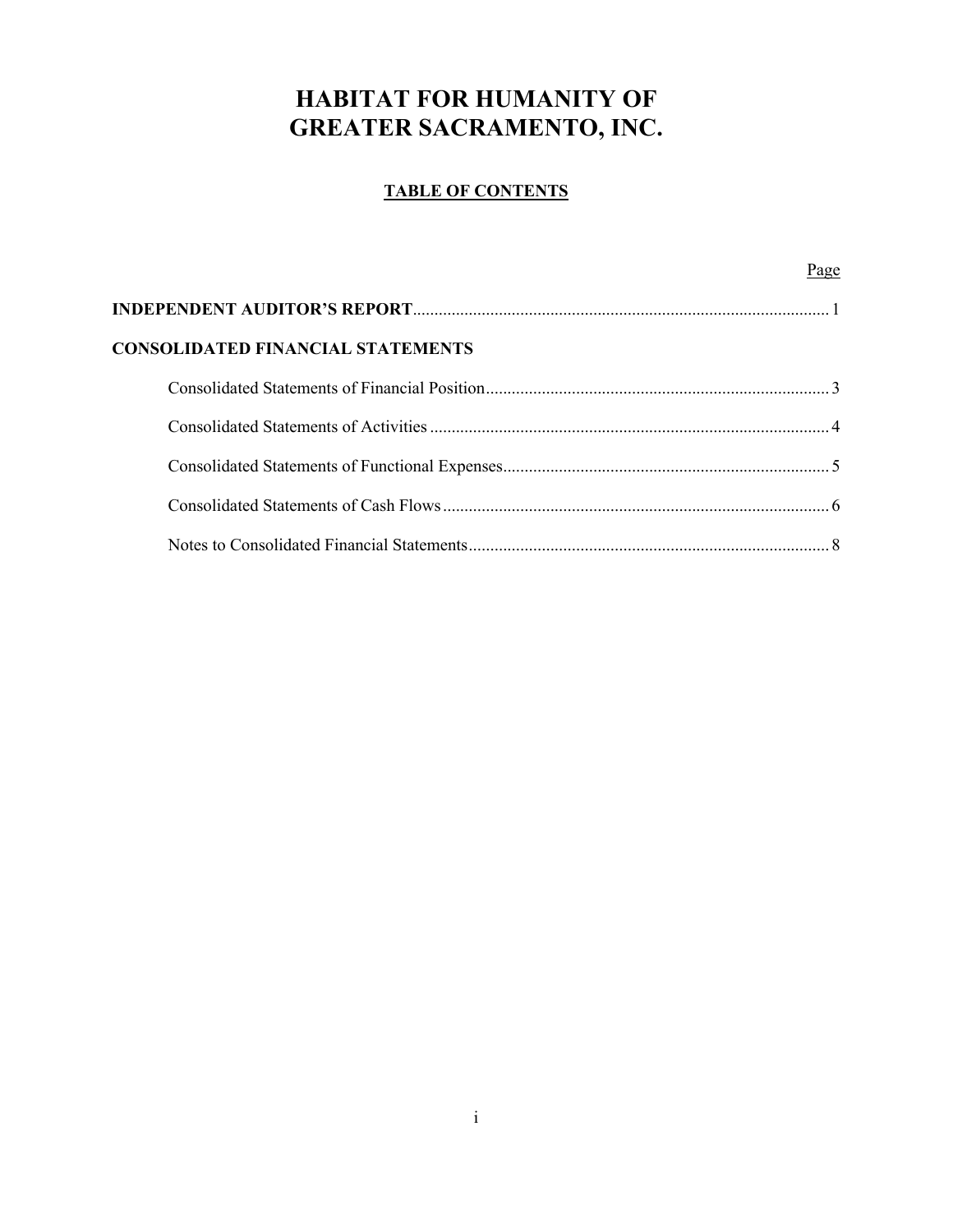

### **INDEPENDENT AUDITOR'S REPORT**

#### **The Board of Directors Habitat for Humanity of Greater Sacramento, Inc.**

We have audited the accompanying consolidated financial statements of Habitat for Humanity of Greater Sacramento, Inc. (Habitat) (a nonprofit organization), which comprise the consolidated statements of financial position as of June 30, 2021 and 2020, and the related consolidated statements of activities, functional expenses and cash flows for the years then ended, and the related notes to the financial statements.

#### **Management's Responsibility for the Financial Statements**

Management is responsible for the preparation and fair presentation of these consolidated financial statements in accordance with accounting principles generally accepted in the United States of America; this includes the design, implementation, and maintenance of internal control relevant to the preparation and fair presentation of the consolidated financial statements that are free from material misstatement, whether due to fraud or error.

#### **Auditor's Responsibility**

Our responsibility is to express an opinion on these consolidated financial statements based on our audits. We conducted our audits in accordance with auditing standards generally accepted in the United States of America. Those standards require that we plan and perform the audits to obtain reasonable assurance about whether the consolidated financial statements are free of material misstatement.

An audit involves performing procedures to obtain audit evidence about the amounts and disclosures in the consolidated financial statements. The procedures selected depend on the auditor's judgment, including the assessment of the risks of material misstatement of the consolidated financial statements, whether due to fraud or error. In making those risk assessments, the auditor considers internal control relevant to the entity's preparation and fair presentation of the consolidated financial statements in order to design audit procedures that are appropriate in the circumstances, but not for the purpose of expressing an opinion on the effectiveness of the entity's internal control. Accordingly, we express no such opinion. An audit also includes evaluating the appropriateness of accounting policies used and the reasonableness of significant accounting estimates made by management, as well as evaluating the overall presentation of the consolidated financial statements.

We believe that the audit evidence we have obtained is sufficient and appropriate to provide a basis for our audit opinion.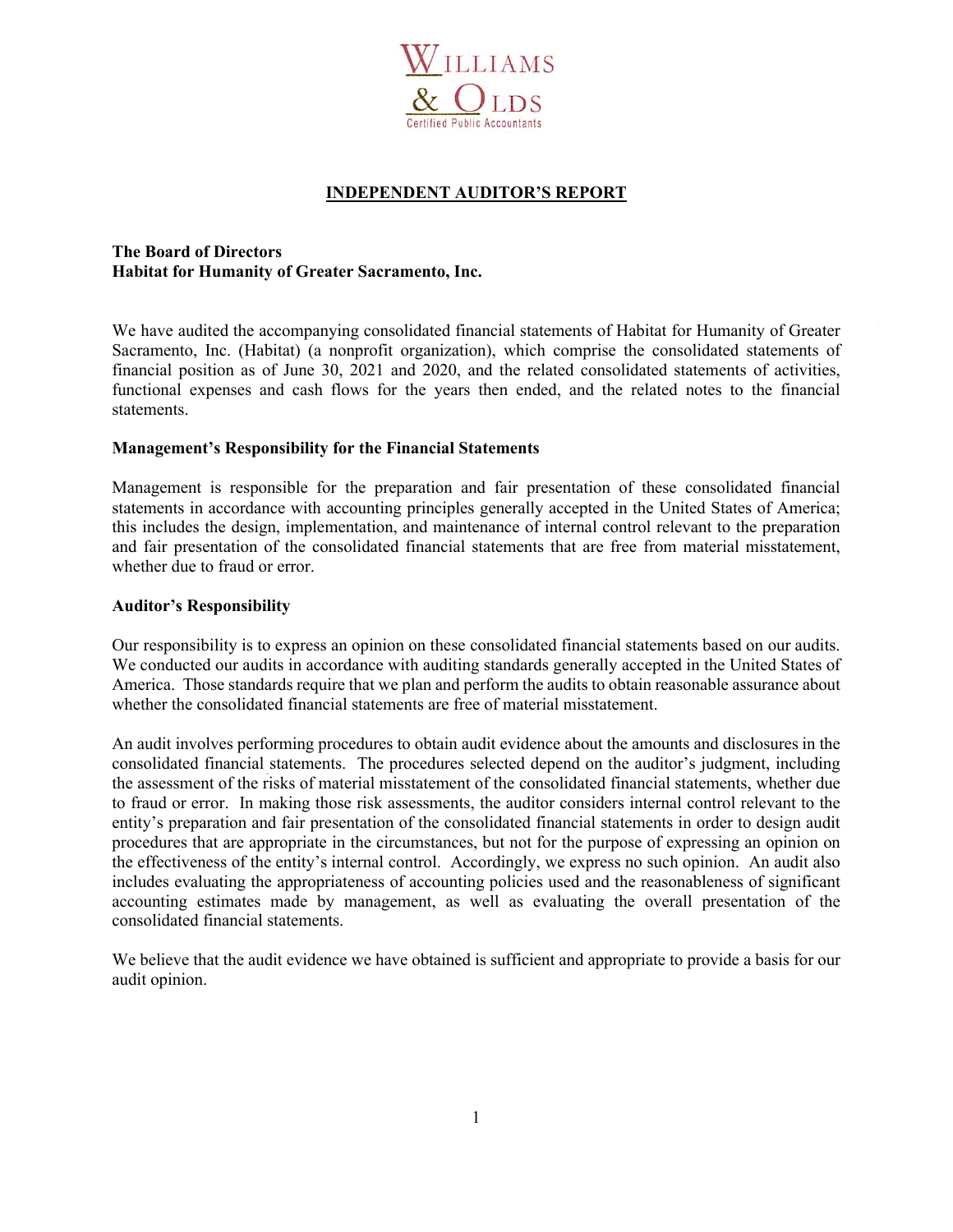

#### **Opinion**

In our opinion, the consolidated financial statements referred to above present fairly, in all material respects, the financial position of Habitat for Humanity of Greater Sacramento, Inc. as of June 30, 2021 and 2020, and the changes in its net assets and cash flows for the years then ended in conformity with accounting principles generally accepted in the United States of America.

#### **Emphasis of Matter**

As discussed in Note B to the financial statements, Habitat for Humanity of Greater Sacramento, Inc. adopted Accounting Standards Update (ASU) No. 2018-08, *Not-for-Profit Entities (Topic 958): Clarifying the Scope and Accounting Guidance for Contributions Received and Contributions Made.* Our opinion is not modified with respect to this matter.

Wiecans + O225

Sacramento, California December 28, 2021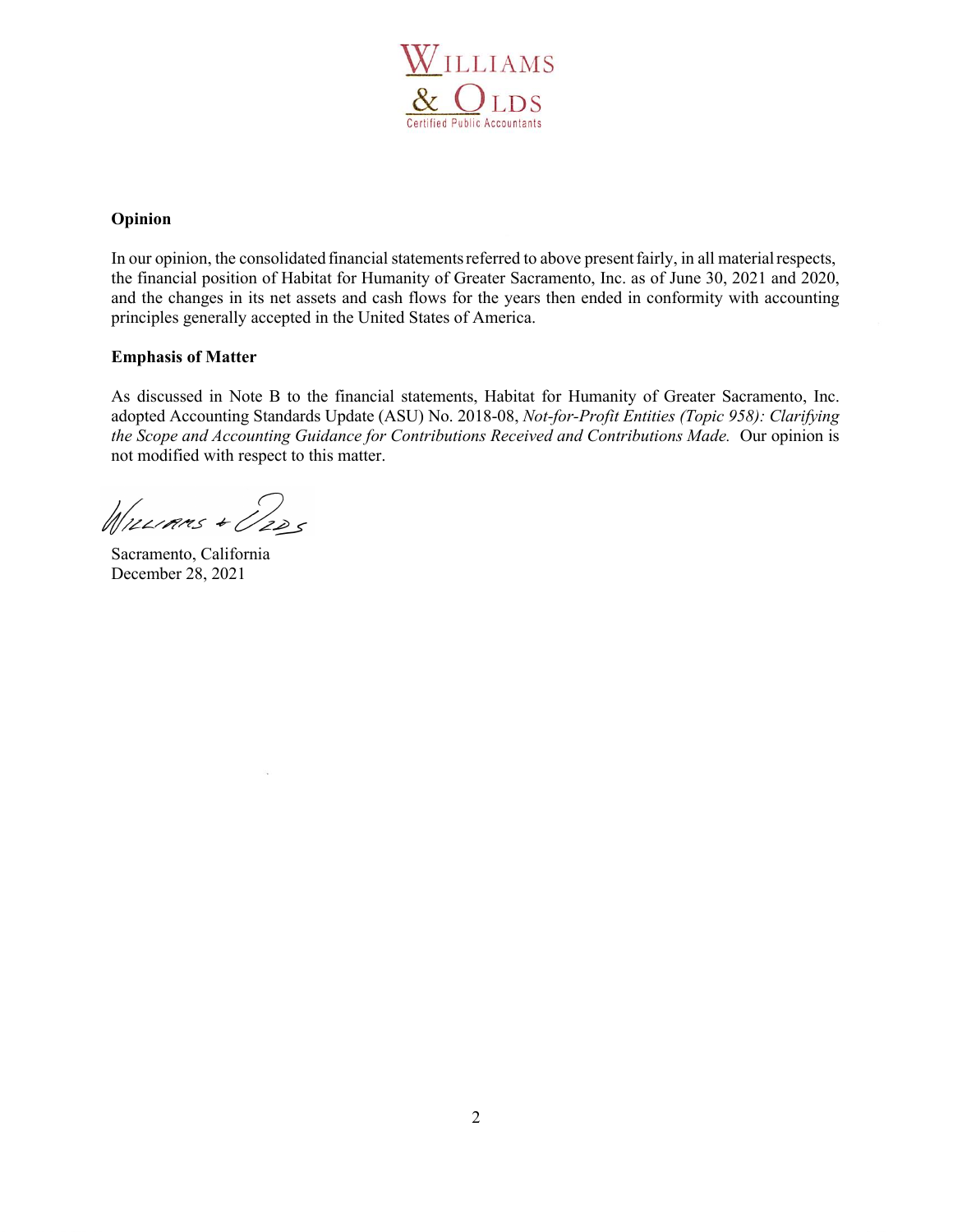## **CONSOLIDATED STATEMENTS OF FINANCIAL POSITION**

**June 30, 2021 and 2020**

|                                                                 | 2021                   |      | 2020                   |
|-----------------------------------------------------------------|------------------------|------|------------------------|
| <b>ASSETS</b>                                                   |                        |      |                        |
| Current assets                                                  |                        |      |                        |
| Cash and cash equivalents                                       | \$<br>3,336,287        | \$   | 1,275,567              |
| Restricted cash and cash equivalents                            | 170,234                |      | 197,942                |
| Pledge receivable                                               |                        |      | 95,000                 |
| Grant receivable                                                | 32,500                 |      |                        |
| Current portion of mortgages receivable, net                    | 240,264                |      | 245,047                |
| Current portion of pledged mortgages receivable, net            | 228,199                |      | 219,504                |
| Neighborhood revitalization receivable, net                     | 235,513                |      | 144,401                |
| Prepaid expenses and deposits                                   | 71,501                 |      | 52,586                 |
| Inventories                                                     | 122,591                |      | 245,527                |
| Current portion of construction in progress                     | 1,572,850              |      | 1,042,537              |
| Total current assets                                            | 6,009,939              |      | 3,518,111              |
| Non-current assets                                              |                        |      |                        |
| Mortgages receivable, net of current portion                    | 2,936,692              |      | 4,760,465              |
| Pledged mortgages receivable, net of current portion            | 2,089,427              |      | 137,886                |
| Cal-Home mortgages receivable                                   | 1,867,003              |      | 1,777,258              |
| Land, buildings, and equipment, net of accumulated depreciation | 859,373                |      | 740,686                |
| Construction in progress, net of current portion                | 197,194                |      | 149,017                |
| <b>TOTAL ASSETS</b>                                             | \$<br>13,959,628       | \$   | 11,083,423             |
| <b>LIABILITIES AND NET ASSETS</b>                               |                        |      |                        |
| Current liabilities                                             |                        |      |                        |
| Accounts payable and accrued expenses                           | \$<br>280,532          | \$   | 210,311                |
| Impound accounts held                                           | 26,618                 |      | 8,639                  |
| Current portion of deferred lease liability                     | 33,926                 |      | 27,889                 |
| Refundable advances                                             |                        |      | 17,799                 |
| Line of credit                                                  | 115,769                |      | 20,000                 |
| Current portion of secured financing                            | 121,844                |      | 45,385                 |
| Current portion of notes payable                                | 334,736                |      | 201,123                |
| Total current liabilities                                       | 913,425                |      | 531,146                |
| Non-current liabilities                                         |                        |      |                        |
| Deferred lease liability, net of current portion                |                        |      | 33,926                 |
| Contract liabilities, net of current portion                    | 291,000                |      | 257,000                |
| Secured financing, net of current portion                       | 3,005,408              |      | 1,595,443              |
| Notes payable, net of current portion                           | 497,528                |      | 676,976                |
| <b>TOTAL LIABILITIES</b>                                        | 4,707,361              |      | 3,094,491              |
| <b>COMMITMENTS AND CONTINGENCIES</b>                            |                        |      |                        |
| <b>NET ASSETS</b>                                               |                        |      |                        |
| Without donor restrictions                                      | 3,968,568              |      |                        |
| With donor restrictions                                         |                        |      | 2,881,617              |
| <b>TOTAL NET ASSETS</b>                                         | 5,283,699<br>9,252,267 |      | 5,107,315<br>7,988,932 |
| <b>TOTAL LIABILITIES AND NET ASSETS</b>                         | \$<br>13,959,628       | $\$$ | 11,083,423             |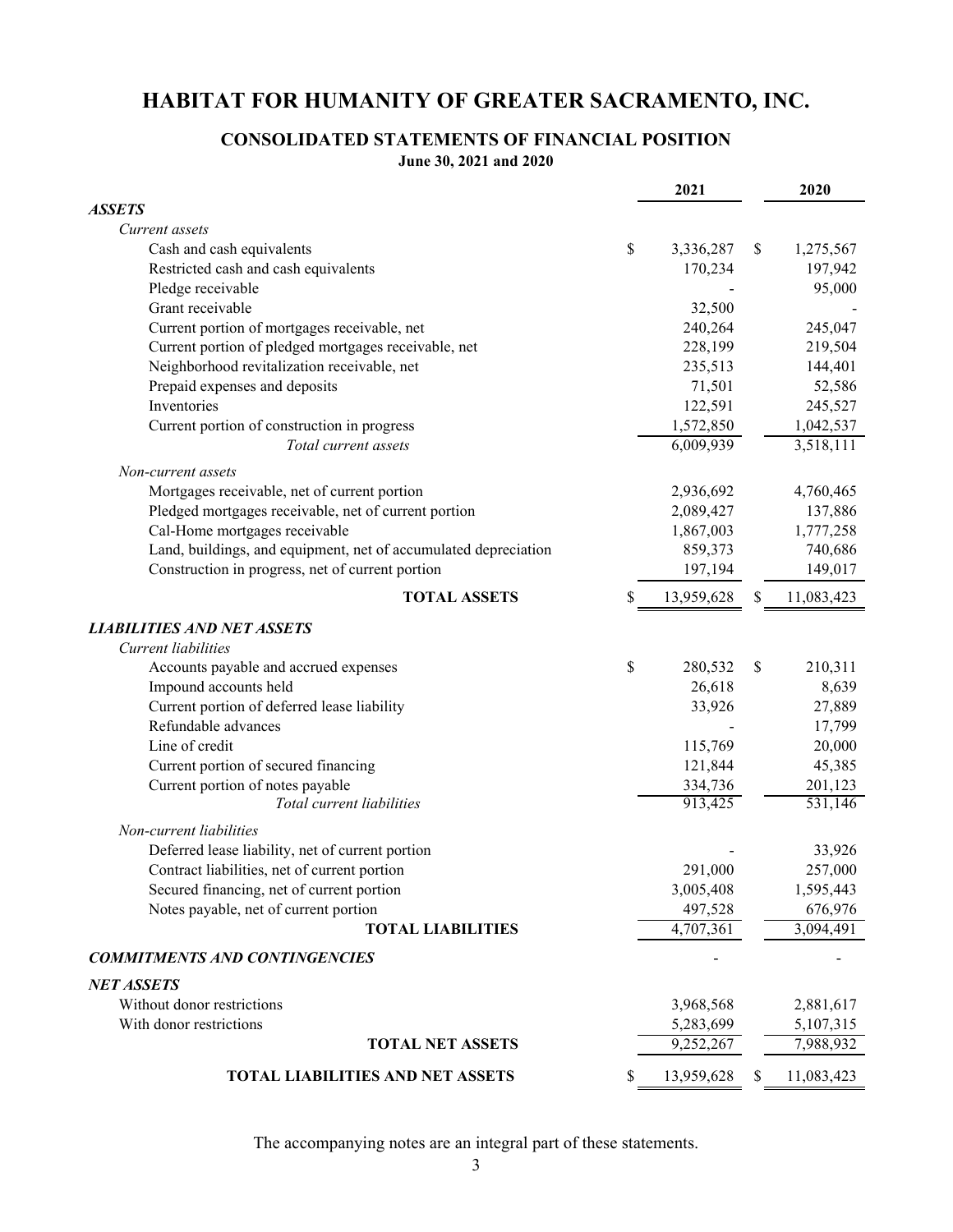#### **CONSOLIDATED STATEMENTS OF ACTIVITIES**

#### **For the Years Ended June 30, 2021 and 2020**

|                                       | June 30, 2021 |                      |                          | June 30, 2020 |                      |                     |              |  |
|---------------------------------------|---------------|----------------------|--------------------------|---------------|----------------------|---------------------|--------------|--|
|                                       |               | <b>Without Donor</b> | <b>With Donor</b>        |               | <b>Without Donor</b> | <b>With Donor</b>   |              |  |
|                                       |               | <b>Restrictions</b>  | <b>Restrictions</b>      | <b>Total</b>  | <b>Restrictions</b>  | <b>Restrictions</b> | <b>Total</b> |  |
| <b>SUPPORT AND REVENUE</b>            |               |                      |                          |               |                      |                     |              |  |
| Homes transferred                     | S.            | 1,629,400 \$         | $-$ \$                   | 1,629,400 \$  | 1,668,387 \$         | S.                  | 1,668,387    |  |
| Contributions                         |               | 695,321              | 1,657,688                | 2,353,009     | 424,680              | 1,182,558           | 1,607,238    |  |
| Grants                                |               | 62,500               |                          | 62,500        | 40,408               |                     | 40,408       |  |
| ReStore sales                         |               | 929,154              |                          | 929,154       | 1,055,262            |                     | 1,055,262    |  |
| Amortization of mortgage discounts    |               | 671,228              |                          | 671,228       | 646,338              |                     | 646,338      |  |
| In-kind contributions                 |               | 387,071              |                          | 387,071       | 147,950              |                     | 147,950      |  |
| Interest income                       |               | 1,083                |                          | 1,083         | 2,268                |                     | 2,268        |  |
| Neighborhood revitalization           |               | 233,096              |                          | 233,096       | 133,146              |                     | 133,146      |  |
| Other revenue                         |               | 58,523               |                          | 58,523        | 38,795               |                     | 38,795       |  |
| Net assets released from restrictions |               | 1,481,304            | (1,481,304)              |               | 636,338              | (636, 338)          |              |  |
| <b>TOTAL SUPPORT AND REVENUE</b>      |               | 6,148,680            | 176,384                  | 6,325,064     | 4,793,572            | 546,220             | 5,339,792    |  |
| <b>EXPENSES</b>                       |               |                      |                          |               |                      |                     |              |  |
| Program services                      |               | 4,259,676            | $\overline{\phantom{a}}$ | 4,259,676     | 4,351,023            |                     | 4,351,023    |  |
| Management and administrative         |               | 662,257              |                          | 662,257       | 407,935              |                     | 407,935      |  |
| Fundraising                           |               | 427,546              |                          | 427,546       | 513,102              |                     | 513,102      |  |
| <b>TOTAL EXPENSES</b>                 |               | 5,349,479            |                          | 5,349,479     | 5,272,060            |                     | 5,272,060    |  |
| <b>CHANGE IN NET ASSETS BEFORE</b>    |               |                      |                          |               |                      |                     |              |  |
| <b>OTHER ITEMS</b>                    |               | 799,201              | 176,384                  | 975,585       | (478, 488)           | 546,220             | 67,732       |  |
| <b>NON-OPERATING ACTIVITIES:</b>      |               |                      |                          |               |                      |                     |              |  |
| Cancellation of debt                  |               | 287,750              |                          | 287,750       | 271,836              |                     | 271,836      |  |
| <b>CHANGE IN NET ASSETS</b>           |               | 1,086,951            | 176,384                  | 1,263,335     | (206, 652)           | 546,220             | 339,568      |  |
| NET ASSETS AT BEGINNING OF YEAR       |               | 2,881,617            | 5,107,315                | 7,988,932     | 3,088,269            | 4,561,095           | 7,649,364    |  |
| <b>NET ASSETS AT END OF YEAR</b>      |               | 3,968,568 \$         | 5,283,699 \$             | 9,252,267 \$  | 2,881,617 \$         | 5,107,315 \$        | 7,988,932    |  |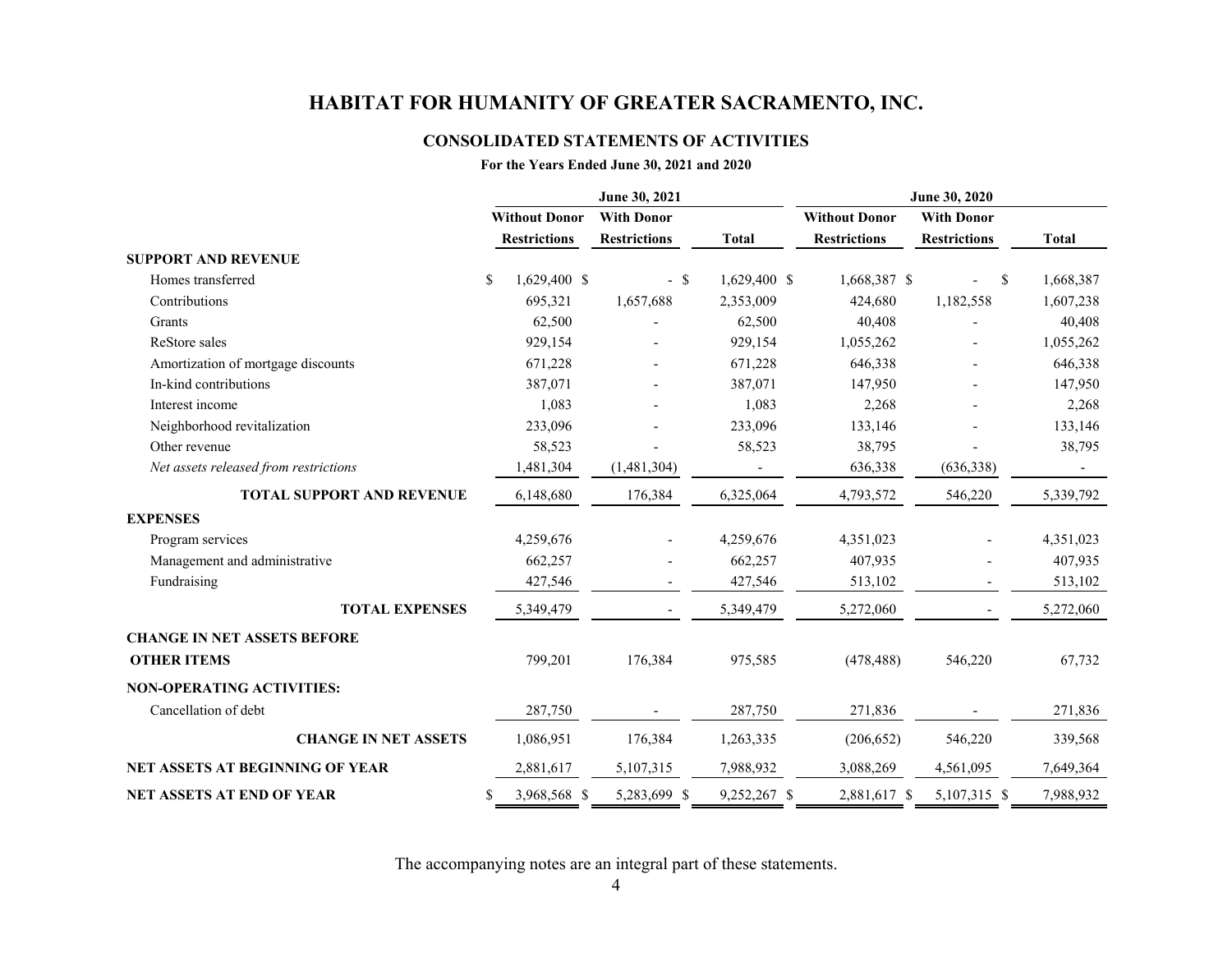#### **CONSOLIDATED STATEMENTS OF FUNCTIONAL EXPENSES**

**For the Years Ended June 30, 2021 and 2020**

|                                     |                 | June 30, 2021                 |                |                            | June 30, 2020   |                                |            |              |  |
|-------------------------------------|-----------------|-------------------------------|----------------|----------------------------|-----------------|--------------------------------|------------|--------------|--|
|                                     | Program         | <b>Management</b> and         | Fund-          |                            | Program         | <b>Management</b> and          | Fund-      |              |  |
|                                     | <b>Services</b> | Administrative                | raising        | <b>Total</b>               | <b>Services</b> | Administrative                 | raising    | <b>Total</b> |  |
| Cost of homes sold<br>\$            | 1,968,837 \$    | $\mathbb S$<br>$\overline{a}$ | \$             | 1,968,837 \$               | 1,838,218 \$    | \$<br>$\overline{\phantom{a}}$ | \$         | 1,838,218    |  |
| Wages, payroll taxes and benefits   | 824,666         | 311,386                       | 288,522        | 1,424,574                  | 838,240         | 174,858                        | 239,442    | 1,252,540    |  |
| Mortgage discount given             | 610,015         |                               |                | 610,015                    | 898,584         |                                |            | 898,584      |  |
| Forgiven mortgages                  | 273,816         |                               | $\blacksquare$ | 273,816                    | 113,926         |                                |            | 113,926      |  |
| Bank fees and loan interest         | 74,128          | 148,254                       | 614            | 222,996                    | 146,722         | 25,924                         | 2,070      | 174,716      |  |
| Rent and occupancy                  | 146,975         | 15,680                        | 14,565         | 177,220                    | 147,185         | 14,530                         | 14,613     | 176,328      |  |
| Equipment, small tools and supplies | 98,054          | 30,501                        | 23,612         | 152,167                    | 108,617         | 18,978                         | 16,592     | 144,187      |  |
| Professional services               | 73,115          | 43,651                        | 15,258         | 132,024                    | 26,791          | 60,094                         | 5,037      | 91,922       |  |
| Tithes to Habitat International     | 63,304          |                               |                | 63,304                     | 62,867          |                                |            | 62,867       |  |
| Depreciation                        |                 | 58,577                        |                | 58,577                     |                 | 28,652                         |            | 28,652       |  |
| New market tax credit costs         |                 |                               |                |                            | 25,996          | 3,173                          | 9,762      | 38,931       |  |
| Marketing                           | 2,411           |                               | 49,525         | 51,936                     | 6,063           | 8,019                          | 205,651    | 219,733      |  |
| Utilities and phone                 | 33,069          | 4,359                         | 4,451          | 41,879                     | 31,293          | 3,669                          | 3,511      | 38,473       |  |
| Repairs and maintenance             | 33,268          | 5,028                         | 3,364          | 41,660                     | 48,033          | 4,567                          | 3,180      | 55,780       |  |
| Affiliation fees                    | 25,100          | 9,996                         | 1,445          | 36,541                     | 23,896          | 8,618                          | 1,035      | 33,549       |  |
| Printing                            | 8,335           | 4,897                         | 19,065         | 32,297                     | 8,892           | 1,677                          | 9,655      | 20,224       |  |
| Insurance                           | 14,574          | 3,123                         | 3,761          | 21,458                     | 14,153          | 3,712                          | 1,824      | 19,689       |  |
| Travel and training                 | 5,191           | 10,880                        | 977            | 17,048                     | 10,136          | 7,887                          | 206        | 18,229       |  |
| Miscellaneous                       | 4,171           | 11,533                        |                | 15,704                     | 501             | 441                            |            | 942          |  |
| Postage and freight                 | 647             | 3,820                         | 2,387          | 6,854                      | 440             | 3,966                          | 524        | 4,930        |  |
| Board travel and meetings           |                 | 572                           |                | 572                        | 470             | 2,139                          |            | 2,609        |  |
| Loss on the sale of asset           |                 |                               |                |                            |                 | 37,031                         |            | 37,031       |  |
| \$                                  | 4,259,676 \$    | 662,257 \$                    | 427,546 \$     | 5,349,479<br><sup>\$</sup> | 4,351,023 \$    | 407,935 \$                     | 513,102 \$ | 5,272,060    |  |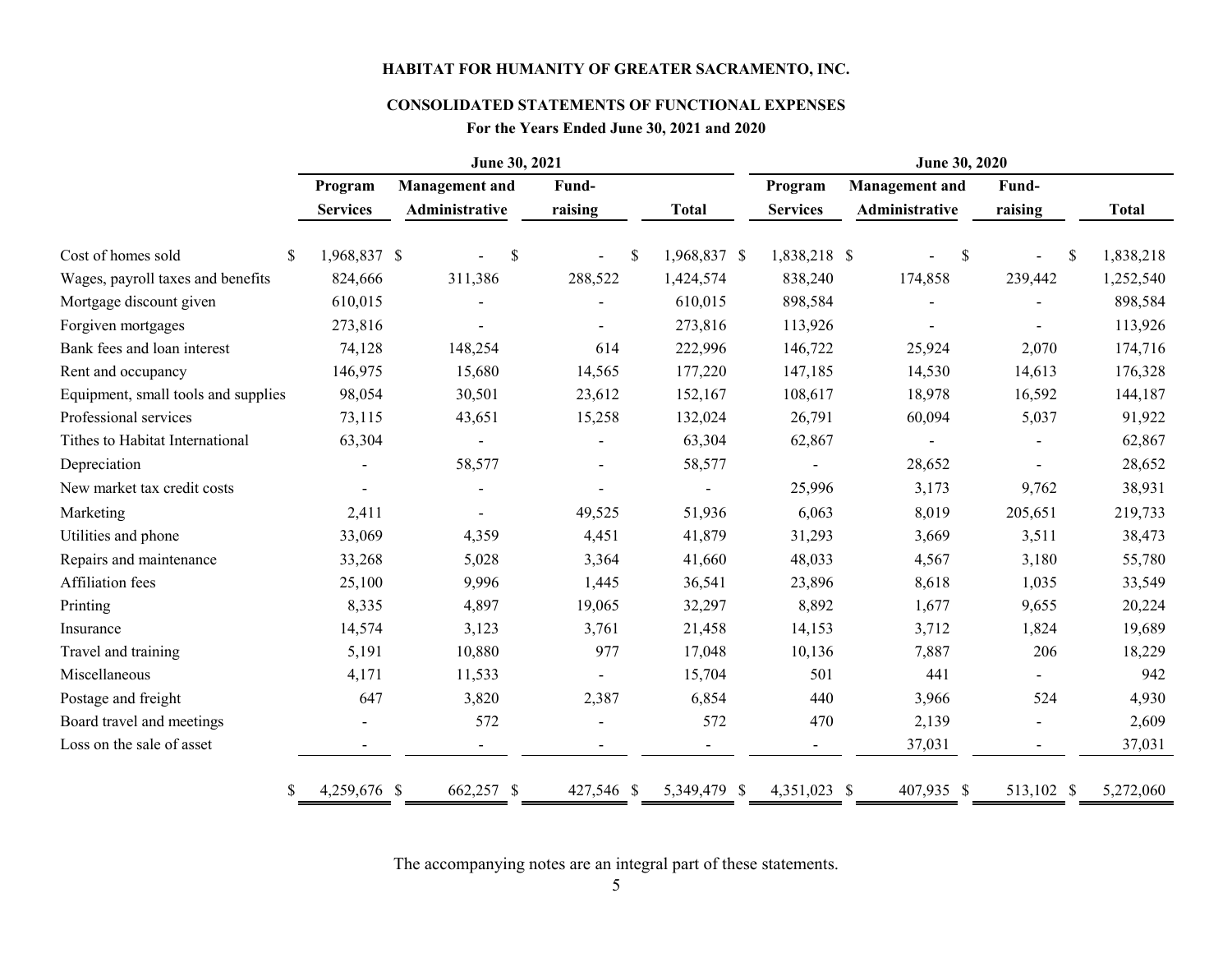### **CONSOLIDATED STATEMENTS OF CASH FLOWS**

**For the Years Ended June 30, 2021 and 2020**

|                                                             | 2021           | 2020        |
|-------------------------------------------------------------|----------------|-------------|
| <b>CASH FLOWS FROM OPERATING ACTIVITIES</b>                 |                |             |
| Change in net assets<br>\$                                  | 1,263,335<br>S | 339,568     |
| Adjustments to reconcile the change in net assets to        |                |             |
| net cash used in operating activities:                      |                |             |
| Depreciation                                                | 58,577         | 28,652      |
| Amortization of deferred fees                               |                | 21,255      |
| Amortization of loan fees                                   | 1,732          | 1,732       |
| Amortization of secured financing costs                     | 1,599          |             |
| Provision for bad debt expense                              | (1,737)        | (13, 538)   |
| Sale of homes recognized through issuance of mortgage notes | (982, 342)     | (1,539,277) |
| Amortization of mortgage loan discount                      | (671, 228)     | (646, 338)  |
| Discount on secured financing                               | (499,709)      |             |
| Mortgage discount given                                     | 430,249        | 828,650     |
| Write-off of forgiveness                                    | 273,816        | 113,926     |
| Cal-Home mortgage discount given                            | 179,765        | 69,935      |
| Cal-Home mortgage reuse                                     | 4,100          | 58,486      |
| Gain on debt forgiveness                                    | (287, 605)     | (271, 836)  |
| Loss on sale of property                                    |                | 37,031      |
| Change in operating assets and liabilities                  |                |             |
| Pledge receivable                                           | 95,000         | (95,000)    |
| Grant receivable                                            | (32,500)       |             |
| Neighborhood revitalization receivable                      | (91, 112)      | (44, 176)   |
| Prepaid expenses and deposits                               | (18, 915)      | 48,029      |
| Inventories                                                 | 122,936        | 43,137      |
| Homes awaiting transfer                                     |                | 129,232     |
| Construction in progress                                    | (578, 490)     | 233,727     |
| Accounts payable and accrued expenses                       | 70,221         | 25,896      |
| Impound accounts held                                       | 17,979         | (22,988)    |
| Refundable advances                                         | (17,799)       | 17,799      |
| Contract liabilities and deferred lease liability           | 6,111          | 39,979      |
| NET CASH USED IN OPERATING ACTIVITIES                       | (656, 017)     | (596, 119)  |
| <b>CASH FLOWS FROM INVESTING ACTIVITIES</b>                 |                |             |
| Payments received on mortgage notes receivable              | 280,102        | 461,838     |
| Payments received on pledged mortgage notes receivable      | 261,030        | 159,457     |
| Payments received on Cal-Home mortgages receivable          | 4,820          | 4,000       |
| Cash paid for leasehold improvements and equipment          | (177, 264)     | (17,695)    |
| NET CASH PROVIDED BY INVESTING ACTIVITIES                   | 368,688        | 607,600     |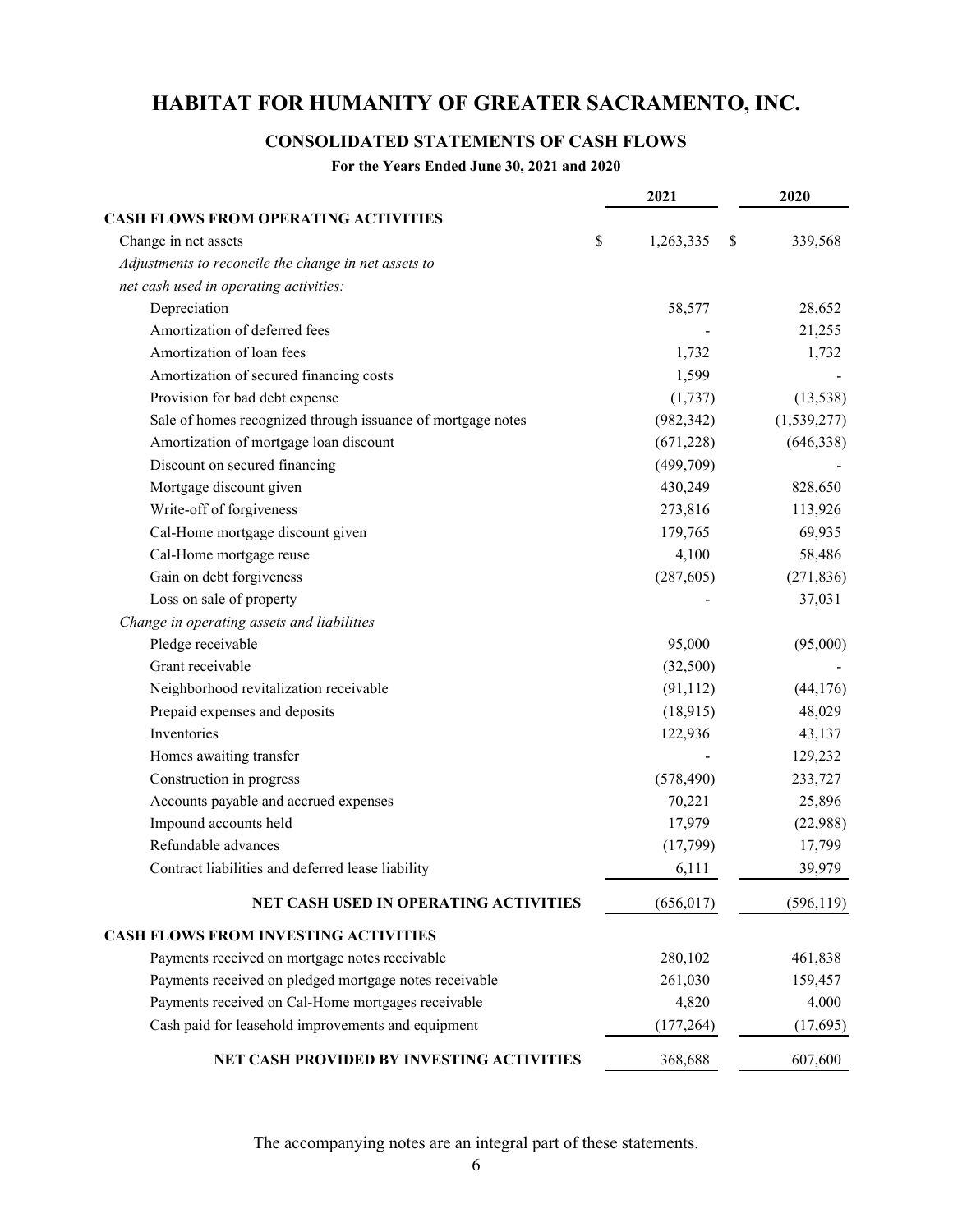#### **CONSOLIDATED STATEMENTS OF CASH FLOWS**

**For the Years Ended June 30, 2021 and 2020**

|                                                                      | 2021       |               | 2020        |
|----------------------------------------------------------------------|------------|---------------|-------------|
| <b>CASH FLOWS FROM FINANCING ACTIVITIES</b>                          |            |               |             |
| Proceeds from notes payable                                          | 284,877    |               | 287,605     |
| Proceeds from line of credit                                         | 197,792    |               | 121,811     |
| Payments on line of credit                                           | (102, 023) |               | (150,000)   |
| Proceeds from Habitat for Humanity International, Inc. notes payable | 16,250     |               |             |
| Payments on Habitat for Humanity International, Inc. notes payable   | (21, 469)  |               | (22, 722)   |
| Proceeds from secured financing                                      | 2,137,872  |               |             |
| Payments on secured financing                                        | (81, 463)  |               | (44, 387)   |
| Principal payments on mortgage securitization loan payable           | (39,620)   |               | (38, 527)   |
| Secured financing costs incurred                                     | (71, 875)  |               |             |
| <b>NET CASH PROVIDED BY FINANCING ACTIVITIES</b>                     | 2,320,341  |               | 153,780     |
| NET CHANGE IN CASH, CASH EQUIVALENTS,                                |            |               |             |
| <b>AND RESTRICTED CASH</b>                                           | 2,033,012  |               | 165,261     |
| CASH, CASH EQUIVALENTS, AND RESTRICTED                               |            |               |             |
| <b>CASH AT BEGINNING OF YEAR</b>                                     | 1,473,509  |               | 1,308,248   |
| CASH, CASH EQUIVALENTS, AND RESTRICTED                               |            |               |             |
| <b>CASH AT END OF YEAR</b><br>\$                                     | 3,506,521  | <sup>\$</sup> | 1,473,509   |
| SUPPLEMENTAL INFORMATION:                                            |            |               |             |
| Cash paid for income taxes<br>\$.                                    |            |               |             |
| Cash paid for interest<br>\$                                         | 71,915     | S             | 67,226      |
| Noncash investing and financing transactions:                        |            |               |             |
| Sale of partnership interest related to put option exercised<br>\$   |            |               | 1,615,425   |
| Extinguishment of debt related to put option exercised<br>\$         |            |               | (1,880,000) |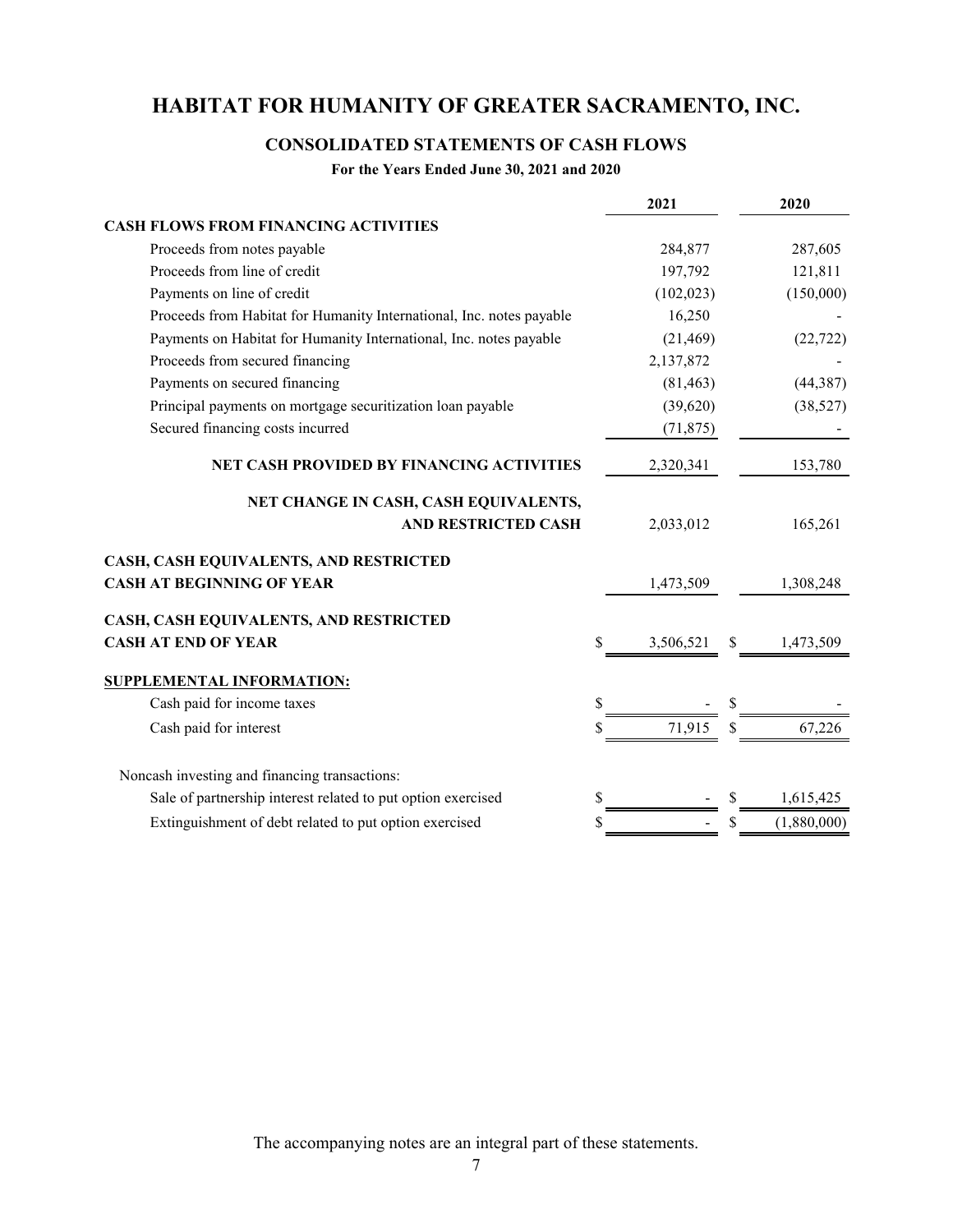### **NOTES TO CONSOLIDATED FINANCIAL STATEMENTS**

#### **NOTE A - ORGANIZATION**

Habitat for Humanity of Greater Sacramento, Inc., formerly Sacramento Habitat for Humanity, Inc., ("Habitat") (a nonprofit corporation) was incorporated on September 11, 1985. Habitat is an affiliate of Habitat for Humanity International, Inc. ("Habitat International"), a non-denominational, Christian, nonprofit organization whose purpose is to create decent, affordable housing for those in need, and to make decent shelter a matter of conscience with people everywhere. Although Habitat International assists with resources such as information, training, publications, and prayer support, Habitat is primarily and directly responsible for its own operations which are located in Sacramento and Yolo counties. Habitat receives the majority of its funding through grants and cash and noncash contributions.

#### **NOTE B - SIGNIFICANT ACCOUNTING POLICIES**

Basis of Presentation: The consolidated financial statements of Habitat have been prepared in accordance with U.S. generally accepted accounting principles ("US GAAP"), which require Habitat to report information regarding its financial position and activities according to the following net asset classifications:

**Net assets without donor restrictions**: Net assets that are not subject to donor-imposed restrictions and may be expended for any purpose in performing the primary objectives of the organization. These net assets may be used at the discretion of Habitat's management and the board of directors.

**Net assets with donor restrictions**: Net assets subject to stipulations imposed by donors, and grantors. Some donor restrictions are temporary in nature; those restrictions will be met by actions of Habitat or by the passage of time. Other donor restrictions are perpetual in nature, whereby the donor has stipulated the funds be maintained in perpetuity.

Donor restricted contributions are reported as increases in net assets with donor restrictions. When a restriction expires, net assets are reclassified from net assets with donor restrictions to net assets without donor restrictions in the statements of activities.

The accompanying consolidated financial statements reflect the consolidation of Habitat and its whollyowned subsidiary, SHFH Funding Company, LLC (see note G).

Measure of Operations: The Statements of Activities reports all changes in net assets, including changes in net assets from operating and nonoperating activities. Operating activities consist of those items attributable to Habitat's ongoing services and interest and dividends earned on investments. Nonoperating activities are limited to resources that generate return from investments and other activities considered to be of a more unusual or nonrecurring nature.

Cash and Cash Equivalents: Habitat considers all highly liquid investments available for current use with a maturity of three months or less at the time of purchase to be cash equivalents.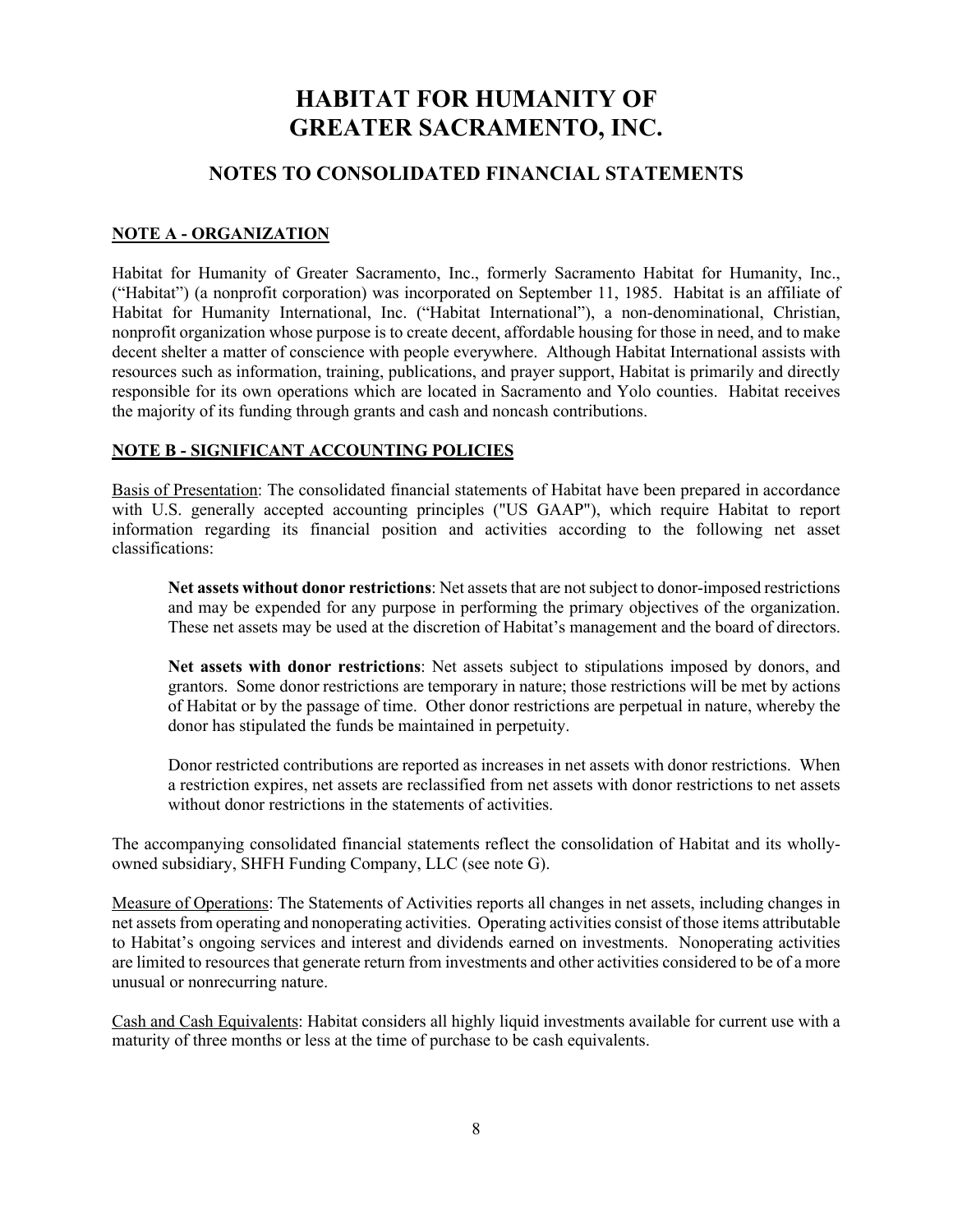### **NOTES TO CONSOLIDATED FINANCIAL STATEMENTS**

#### **NOTE B - SIGNIFICANT ACCOUNTING POLICIES - Continued**

Land, Buildings, and Equipment: Land, buildings, and equipment are recorded at acquisition cost or at estimated fair market value as of date of donation. Depreciation expense is provided on a straight-line basis over the estimated useful life of the respective asset, ranging from three to twenty-five years. Maintenance and repairs are charged to expense as incurred. Renewals and betterments over \$500, which extend useful lives of assets, are capitalized.

Construction in Progress: The costs associated with the construction of a home, including direct labor, are recognized as construction in progress (CIP). Total payroll costs capitalized during the years ended June 30, 2021 and 2020 amounted to \$195,109 and \$124,024 respectively. Upon completion of a home, the home's CIP balance is reclassified to the Homes Awaiting Transfer account until such time as title transfers to the homeowners. Management reviews CIP for impairment, based primarily on the expected sales price of each home, whenever circumstances arise which could impact Habitat's ability to recover its costs. Management believes that no such impairments have occurred at June 30, 2021 and 2020.

Fair Value: Fair value is defined as the price that would be received to sell an asset or paid to transfer a liability in the principal or most advantageous market in an orderly transaction between marketplace participants. Various valuation approaches can be used to determine fair value, each requiring different valuation inputs. The following hierarchy classifies the inputs used to determine fair value into three levels:

- $\bullet$  Level 1 quoted prices in active markets for identical assets or liabilities
- $\bullet$  Level 2 inputs, other than quoted prices, observable by a marketplace participant either directly or indirectly; and
- Level 3 unobservable inputs significant to the fair value measurement.

Habitat utilizes the active market approach (level 1) to measure fair value for its monetary assets, with the exception of pledges and mortgages receivable and land value included in construction in progress, which are valued using the income approach (level 3). The carrying value of Habitat's nonmonetary assets and liabilities approximates fair value.

Contributions and Grants: Contributions and grants are recognized when cash, securities, or other assets, or an unconditional promise to give is received. Conditional promises to give, that is, those with a measurable performance or other barrier, and a right of return, are not recognized until the conditions on which they depend have been substantially met. Some contributions and grants are conditioned upon certain performance requirements and the incurrence of allowable qualifying expenses. Assets received with donor-imposed conditions are reported as "Refundable Advances" in the Statement of Financial Position until the conditions have been substantially met.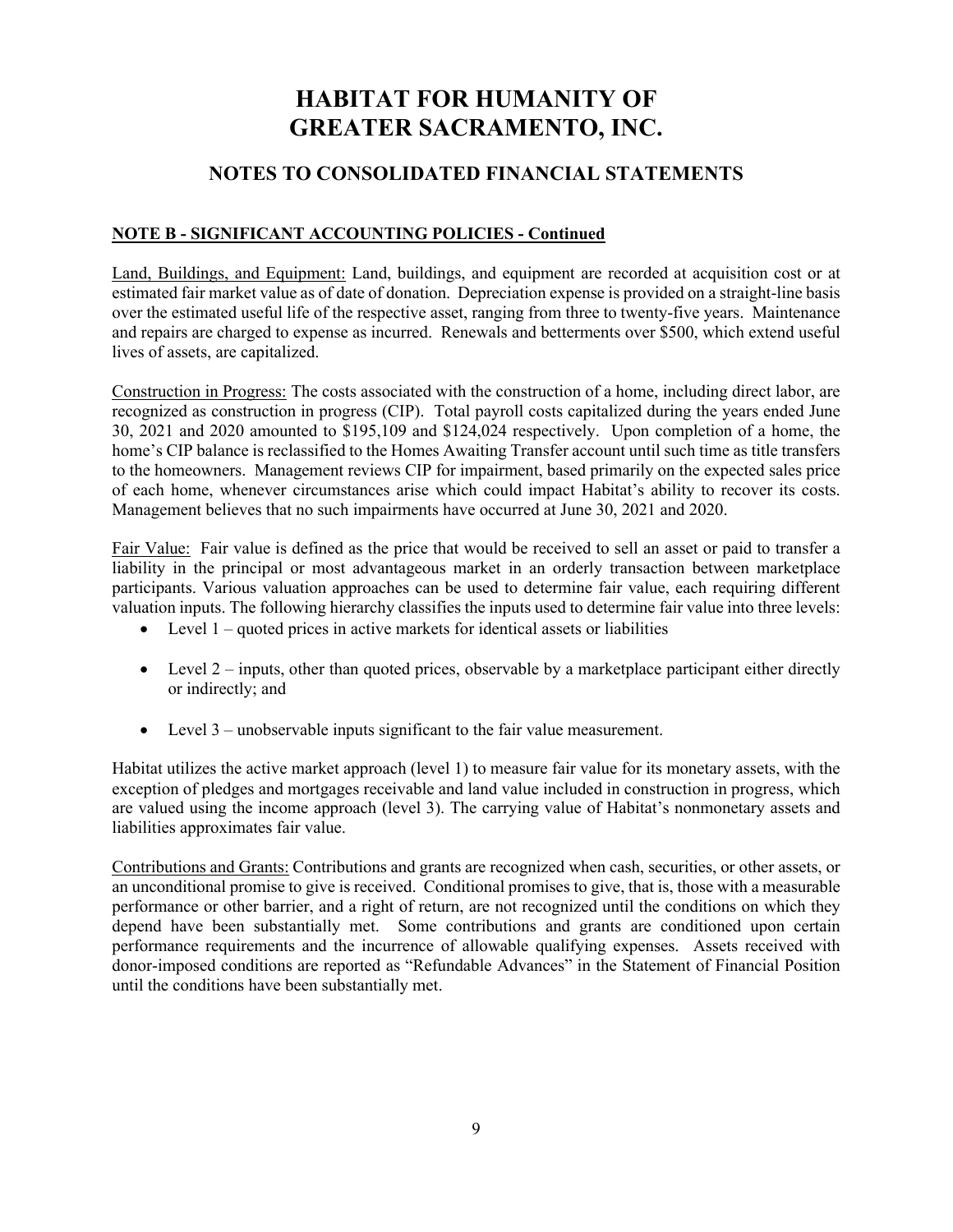### **NOTES TO CONSOLIDATED FINANCIAL STATEMENTS**

#### **NOTE B - SIGNIFICANT ACCOUNTING POLICIES - Continued**

Contributions and grants received are recorded as net assets without donor restrictions or net assets with donor restrictions, depending on the existence and/or nature of any donor-imposed restrictions. All donorrestricted support is reported as an increase in net assets with donor restrictions, depending on the nature of the restriction. When a restriction expires (that is when a stipulated time restriction ends or purpose restriction is accomplished), net assets with donor restrictions are reclassified to net assets without donor restriction and reported in the Statement of Activities as net assets released from restrictions.

In-kind contributions: A substantial number of volunteers have made significant contributions of their time to Habitat's program and supporting services. The value of most of this donated time is not reflected in these consolidated financial statements since it is not susceptible to objective measurement, valuation, or does not require a specialized skill. Donated architectural and other professional services associated with construction are recognized if estimated values are received.

In-kind contributions were comprised of the following during the years ended June 30:

|                        | 2021    | 2020    |
|------------------------|---------|---------|
| Construction materials | 26,322  | 45,012  |
| Property               | 333,979 |         |
| Services               | 13,770  | 101,838 |
| Miscellaneous          | 13,000  | 1,100   |
| Total                  | 387,071 | 147,950 |

Revenue Recognition: Revenue is measured based on the amount of consideration specified in a contract with a customer. Revenue is recognized when earned and as our performance obligations under the terms of the contract are satisfied which generally occurs when the services are provided.

*Homes Transferred* – Homes transferred are recognized as income at the time the homes are sold. Once all qualifying requirements are met, homes are transferred to the buyer at appraised value, unless grantor restrictions require different sales prices. The resulting non-interest bearing mortgages are discounted based upon annual market rates for affordable housing as determined annually by Habitat for Humanity International and amortized over the term of the mortgages.

*ReStore Sales –* Restore sales are recognized as income at the time the goods are sold.

*Neighborhood Revitalization –* Revenue is recognized over time generally using the cost-to-cost method (e.g., costs incurred to date relative to total estimated costs at completion) to measure progress because it depicts the transfer of value to the customer. Contract costs include all direct materials, labor and subcontractor costs and an allocation of indirect costs related to contract performance.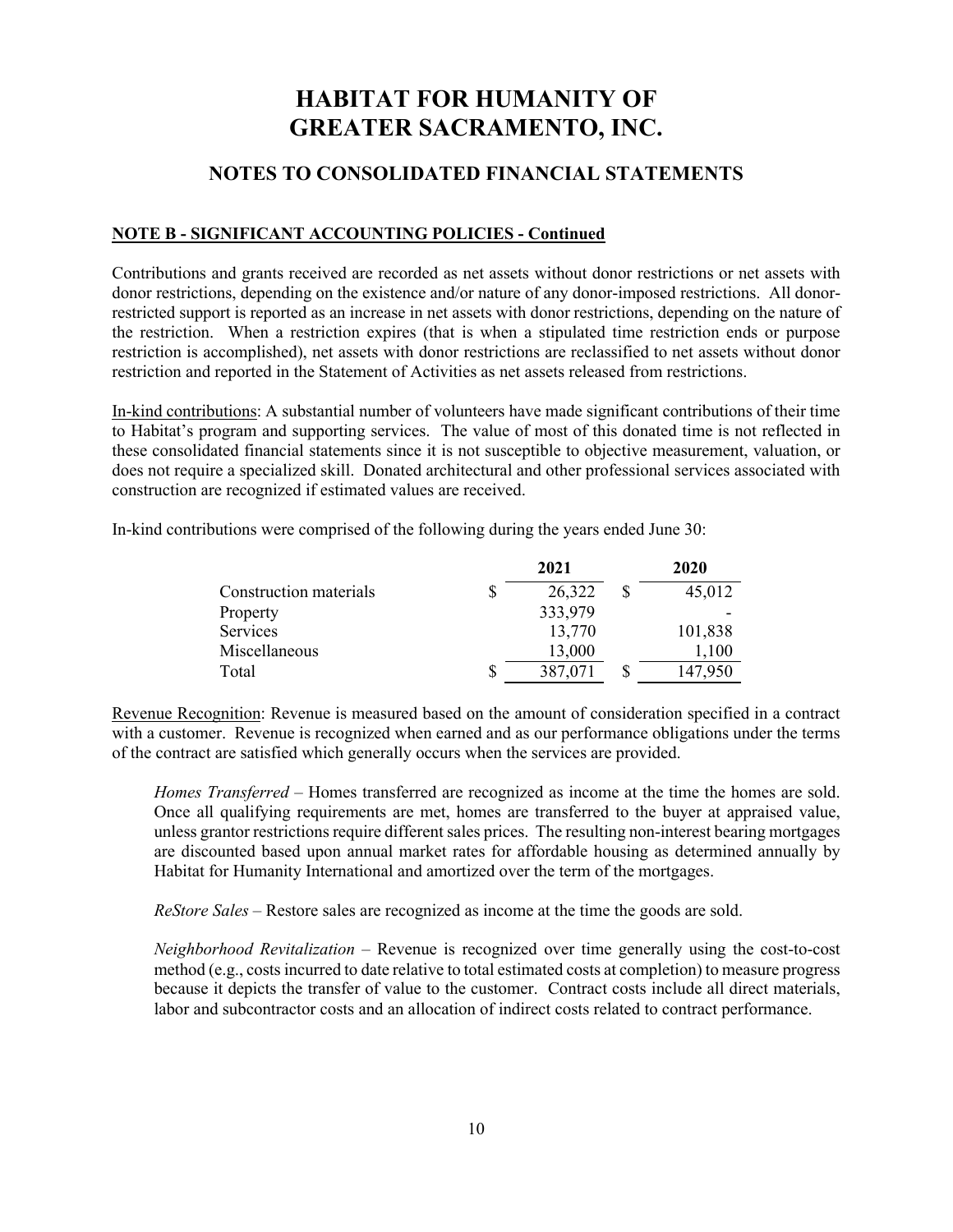### **NOTES TO CONSOLIDATED FINANCIAL STATEMENTS**

#### **NOTE B - SIGNIFICANT ACCOUNTING POLICIES - Continued**

*Contract Assets and Liabilities* - When billing occurs subsequent to revenue recognition, resulting in unbilled revenue, a contract asset ensues and is presented under the caption "Contract assets" in the Statements of Financial Position. This represents unbilled revenues which arise when revenue has been earned, but the amount will not be billed until a later date. When advances or deposits from customers are received, resulting in deferred revenue, a contract liability ensues and is presented under the caption "Contract Liabilities" in the Statements of Financial Position. This represents deferred revenue when Habitat has billed a customer in excess of revenue recognized to date or when payments are received in advance.

Expense Allocation: The costs of providing various programs and other activities have been summarized on a functional basis in the Statement of Activities. Accordingly, certain costs have been allocated among the programs and supporting services benefited. Such allocations are determined by management on an equitable basis.

The expenses that are allocated include the following:

| Expense                     | Method of Allocation        |
|-----------------------------|-----------------------------|
| Payroll, taxes and benefits | Job duties; time and effort |
| Rent and occupancy          | Square footage              |
| Utilities and phone         | Square footage              |

Income Taxes: Habitat has received an exemption from income taxes under Section  $501(c)(3)$  of the Internal Revenue Code under a group exemption letter granted to Habitat International by the Internal Revenue Service. Habitat is also exempt from taxation by the State of California under Section 23701d of the Revenue and Taxation Code.

Estimates in the Consolidated Financial Statements: The preparation of the consolidated financial statements in conformity with generally accepted accounting principles requires management to make estimates and assumptions that affect the reported amounts of assets and liabilities and disclosure of contingent assets and liabilities at the date of the consolidated financial statements and the reported amounts of revenues and expenses during the reporting period. Actual results could differ from those estimates.

Uncertainty in Income taxes: Habitat is exempt from federal and state income taxes under Section  $501(c)(3)$ of the Internal Revenue Code and is, therefore, subject to federal and state taxes only on nonexempt income earned. SHFH Funding Company, LLC is a California single member limited liability company and, for federal income tax purposes, it is considered a disregarded entity.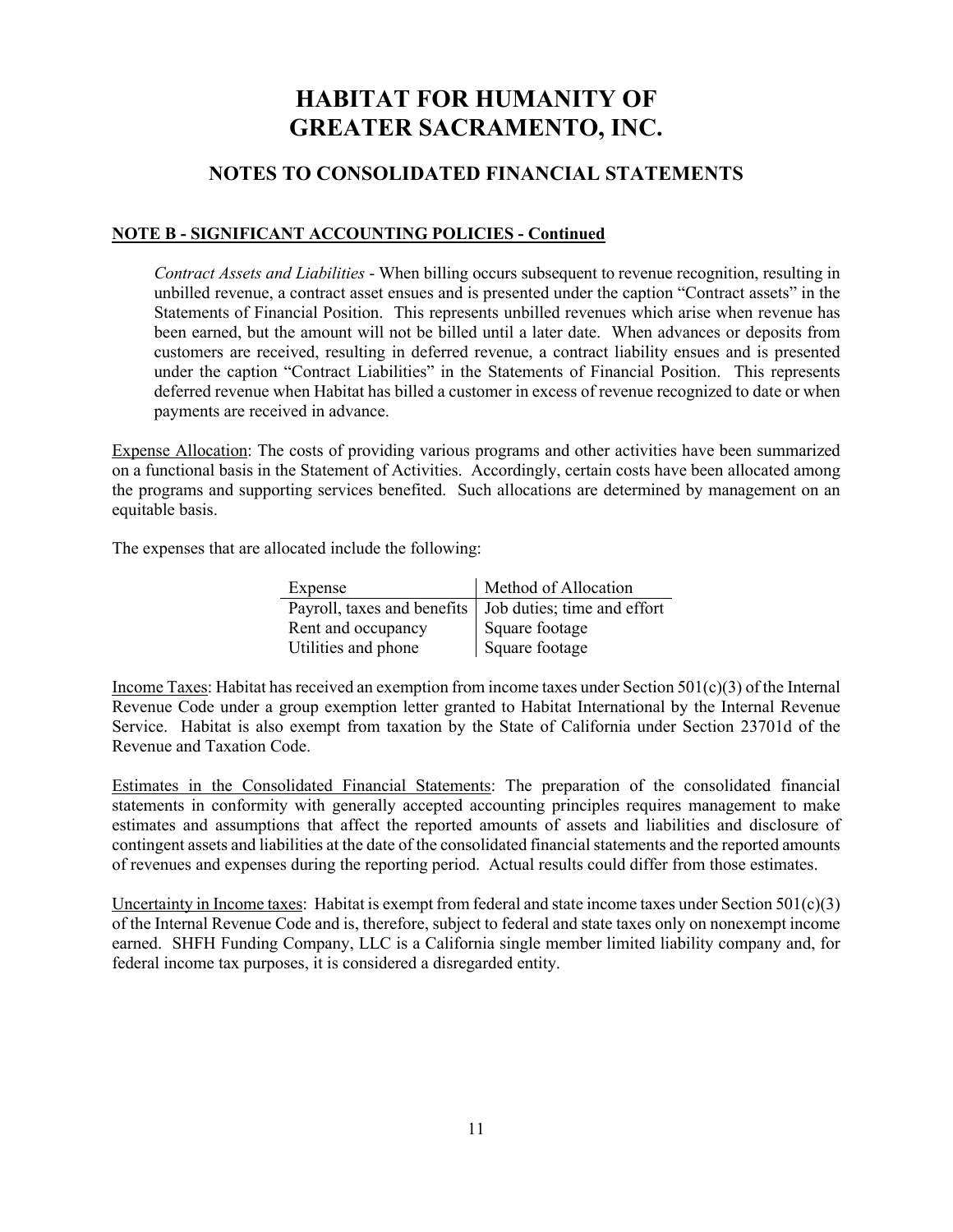### **NOTES TO CONSOLIDATED FINANCIAL STATEMENTS**

### **NOTE B - SIGNIFICANT ACCOUNTING POLICIES - Continued**

The preparation of financial statements in conformity with accounting principles generally accepted in the United States of America requires Habitat to report information regarding its exposure to various tax positions taken. Habitat has determined whether any tax positions have met the recognition threshold and have measured the exposure to those tax positions. Management believes that Habitat has adequately addressed all relevant tax positions and that there are no unrecorded tax liabilities. Federal and state tax authorities generally have the right to examine and audit the previous three years of tax returns filed. Any interest or penalties assessed to Habitat are recorded in operating expenses. No interest or penalties from federal or state tax authorities were recorded in the accompanying consolidated financial statements.

Reclassifications: Certain prior year amounts have been reclassified to conform to current year presentation. These reclassifications had no effect on the change in net assets.

Recent Accounting Pronouncements: In June 2018, the FASB issued ASU 2018-08, Clarifying the Scope and Accounting Guidance for Contributions Received and Contributions Made. This standard assists entities in evaluating whether transactions should be accounted for as contributions or exchange transactions and determining whether a contribution is conditional. Habitat has implemented the provisions of ASU 2018-08 effective July 1, 2019 applicable to both contributions received and contributions made in the accompanying financial statements under a modified prospective basis. The year ended June 30, 2019 net assets at beginning of year balances were adjusted to reclassify Cal-Home unamortized discount balance which were previously recorded in the without donor restrictions balance.

|                                   |   | Previously<br><b>Stated</b> | As Restated |
|-----------------------------------|---|-----------------------------|-------------|
| Net Assets at Beginning of Year:  |   |                             |             |
| <b>Without Donor Restrictions</b> |   | 5,363,865                   | 3,088,269   |
| With Donor Restrictions           | S | 2,285,499                   | 4,561,095   |
| Net Assets at End of Year:        |   |                             |             |
| <b>Without Donor Restrictions</b> |   | 5,182,257                   | 2,881,617   |
| <b>With Donor Restrictions</b>    |   | 2,806,675                   | 5,107,315   |

In May 2014, the Financial Accounting Standards Board ("FASB") issued Accounting Standards Update ("ASU") No. 2014-09, Revenue from Contracts with Customers (Topic 606) ("ASU 2014-09"), which provides guidance on revenue recognition and supersedes the revenue recognition requirements in Topic 605, Revenue Recognition and most industry-specific guidance. The standard's core principle is that a company recognizes revenue when it transfers promised goods or services to customers in an amount that reflects the consideration to which the company expects to be entitled in exchange for those goods or services. In doing so, companies will need to use more judgment and make more estimates than under current guidance. These judgments may include identifying performance obligations in the contract, estimating the amount of variable consideration to include in the transaction price and allocating the transaction price to each separate performance obligation.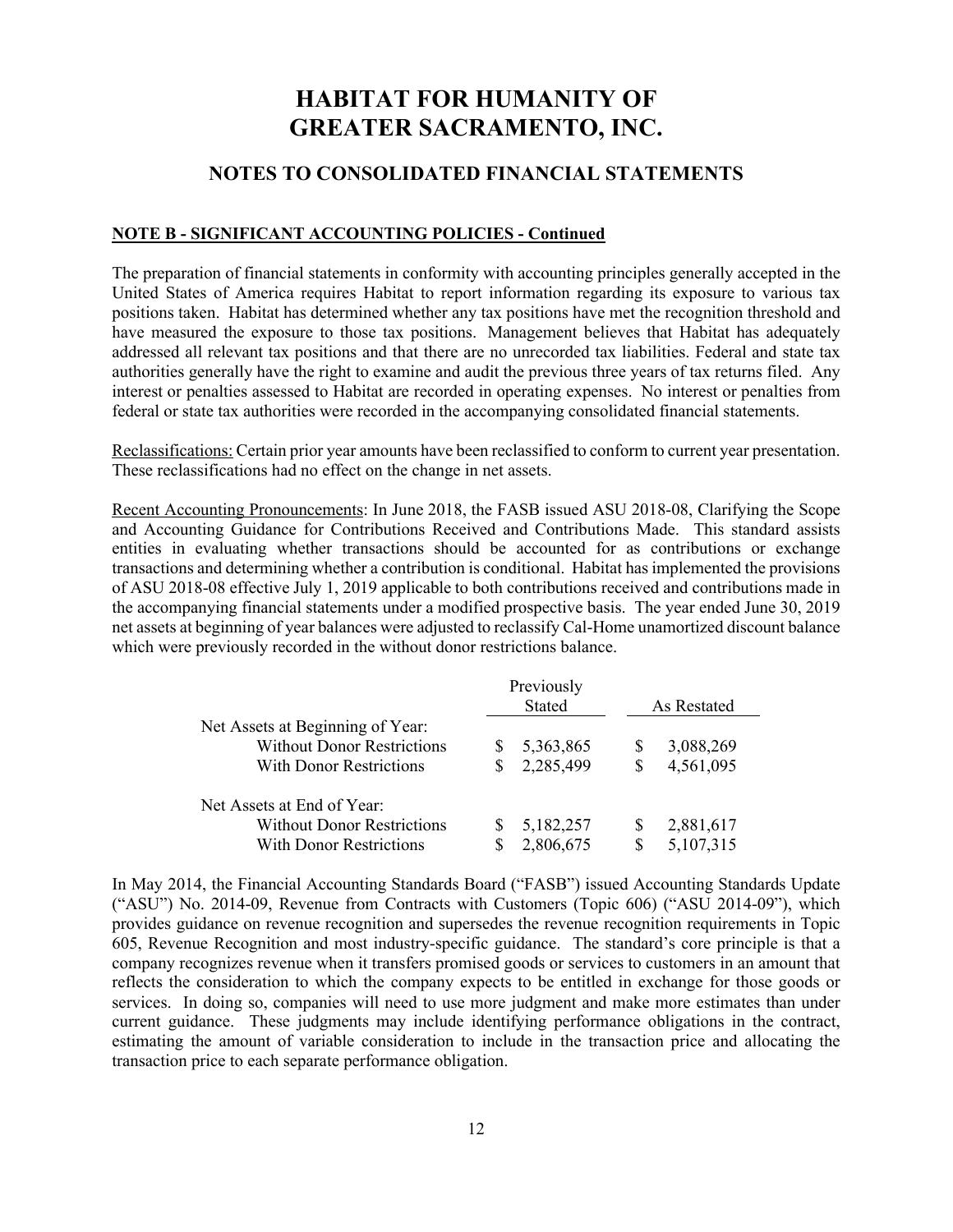### **NOTES TO CONSOLIDATED FINANCIAL STATEMENTS**

#### **NOTE B - SIGNIFICANT ACCOUNTING POLICIES - Continued**

Habitat adopted ASU 2014-09 effective July 1, 2020 using the full retrospective transition method. This adoption did not have a significant impact on the financial statements. Habitat analyzed the revenue streams and concluded there was no change to the timing and pattern of revenue recognition for these revenue streams under the new guidance. As such, adoption of the standard did not result in a change to the revenue recognition policies, require recognition of a cumulative adjustment or have a material impact on the financial statements

#### **NOTE C - CASH AND CASH EQUIVALENTS**

Cash and cash equivalents consist of the following at June 30:

|                                                   |    | 2021      | 2020      |
|---------------------------------------------------|----|-----------|-----------|
| Cash and cash equivalents                         | \$ | 3,336,287 | 1,275,567 |
| Cash restricted for:                              |    |           |           |
| SHFH Funding Company, LLC (see Note G)            |    | 31,671    | 5,529     |
| Impound account                                   |    | 138,569   | 79,527    |
| SMUD employee giving campaign                     |    |           | 31,515    |
| Rock-the-block project                            |    |           | 81,371    |
| Total restricted cash                             |    | 170,240   | 197,942   |
|                                                   |    |           |           |
| Total cash, cash equivalents, and restricted cash | S  | 3,506,527 | 1,473,509 |

#### **NOTE D - DONATED INVENTORIES/ReSTORE AND DONATED CONSTRUCTION COSTS**

Habitat operates a "ReStore" which sells donated building materials. The fair value of the donated ReStore inventory is not ultimately determined until such time as the inventory is actually sold. ReStore sales in 2021 and 2020 amounted to \$929,154 and \$ 1,055,262, respectively. Management uses historical records and experience to estimate the value of donated ReStore inventory on hand. Construction materials donated for use in homes under construction and donated professional services are recognized at estimated fair value at time of donation.

Inventory consists of the following at June 30:

|                        | $\overline{ }$ | $\boldsymbol{z}$ v $\boldsymbol{z}$ v |
|------------------------|----------------|---------------------------------------|
| ReStore inventory      | 82,454         | 166,894                               |
| Construction inventory | 40.137         | 78,633                                |
| Total                  | 122.591        | 245,527                               |

**2021 2020**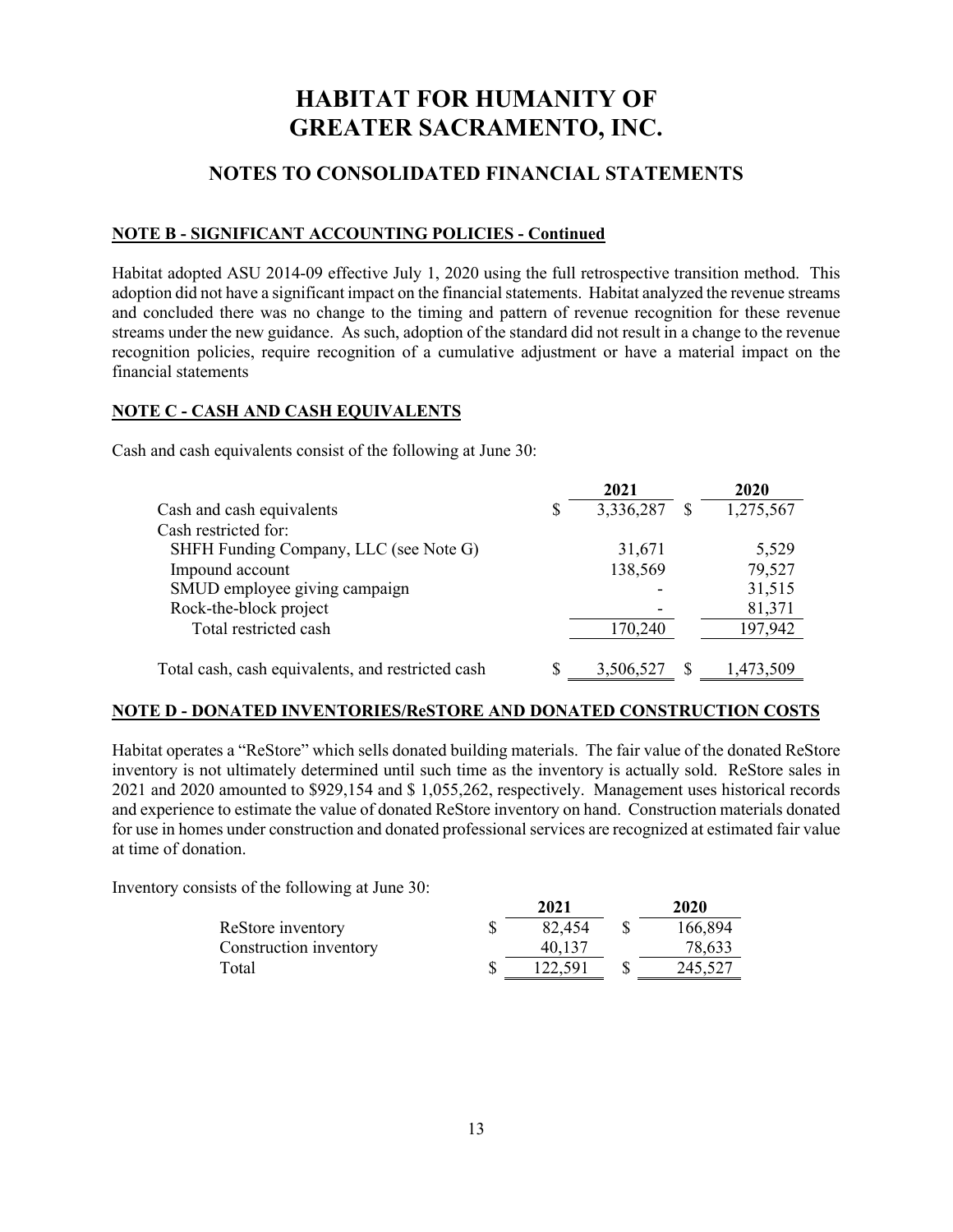### **NOTES TO CONSOLIDATED FINANCIAL STATEMENTS**

#### **NOTE E - MORTGAGES RECEIVABLE**

Habitat provides non-interest bearing mortgage loans, payable in monthly installments, to qualified lowincome individuals in the greater Sacramento area. All loans are secured by real property with fair values estimated to exceed mortgage balances. Because interest is not charged, Habitat discounts each note using applicable market interest rates for the year of origination. These rates are determined by Habitat for Humanity International at the end of each fiscal year based upon low-income housing credits published by the Federal Government. Discount rates for mortgages held range from 7.38% to 8.48%.

New mortgages received during the years ended June 30, 2021 and 2020 were discounted at 7.38% and 7.38% or 7.66%, respectively.

Mortgages are issued based upon the value of the home and the buyer's qualifications. These may include a "silent second" mortgage or a forgiveness portion, which represents the difference between total construction costs and the sales price of the property. Sales price is determined by appraisal unless grantors impose other restrictions.

The silent second mortgages or forgiveness portions are forgiven at a rate of 5% of the original amount at the end of each anniversary date if all first mortgage payments have been received timely during the prior year. This is used as an incentive for the buyer to remain in the home for a specified period of time and to keep current on mortgage payments. Habitat usually charges 5% interest or \$20, whichever is greater, on past due payments. Forgiveness written off totaled \$273,816 and \$113,926 during 2021 and 2020, respectively.

In 2021, discounts recorded for first and second mortgages granted during the year amounted to \$430,249 and accretion of discounts amounted to \$469,898. In 2020, discounts recorded for first and second mortgages granted during the year amounted to \$828,650 and accretion of discounts amounted to \$516,552.

All mortgages are secured by the property and management has estimated an allowance for bad debts based upon overall collection issues. The write-off of receivables is rare and occurs at management's discretion after all collection efforts have failed. Mortgages receivable consist of the following at June 30:

|                                                   | 2021            |   | 2020        |
|---------------------------------------------------|-----------------|---|-------------|
| First mortgages (including homeowner receivables) | \$<br>4,299,360 | S | 6,504,097   |
| Less: unamortized discount                        | (2,128,377)     |   | (2,297,287) |
| Less: allowance for uncollectible amounts         | (67,511)        |   | (69, 248)   |
|                                                   | 2,103,472       |   | 2,207,487   |
|                                                   |                 |   |             |
| Second mortgages receivable                       | 1,825,831       |   | 1,457,319   |
| Less: unamortized discount                        | (752, 347)      |   | (589, 369)  |
|                                                   | 1,073,484       |   | 867,950     |
|                                                   | \$<br>3,176,956 |   | 3,075,437   |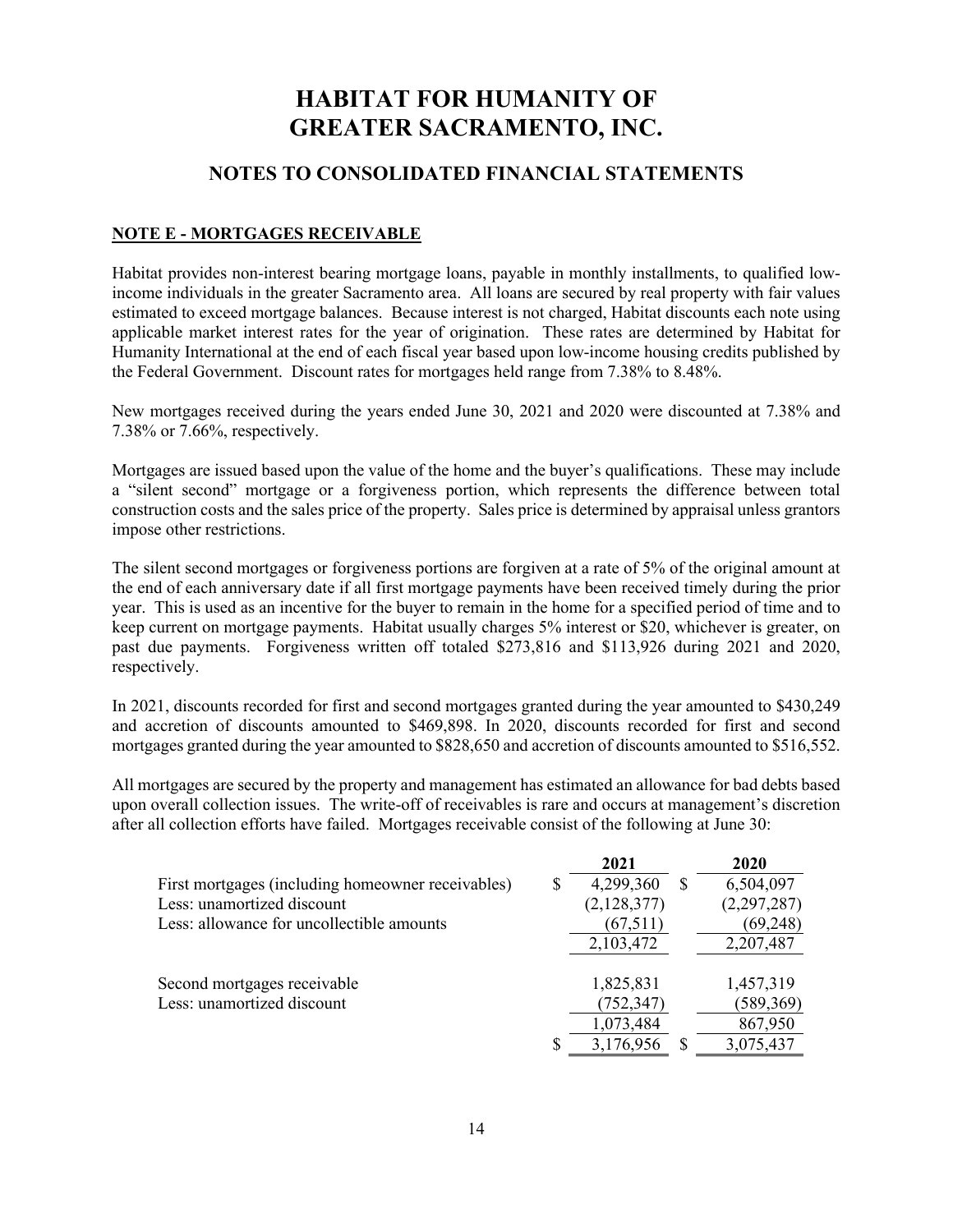### **NOTES TO CONSOLIDATED FINANCIAL STATEMENTS**

#### **NOTE E - MORTGAGES RECEIVABLE - Continued**

Cal-Home Mortgage Assistance Program: During the fiscal year ended June 30, 2006, Habitat began use of the State of California, Department of Housing and Community Development, Cal-Home Mortgage Assistance Program. This program provides qualified first-time homebuyers with mortgage assistance funding. The notes are non-interest bearing, require no monthly payments and are due-in-full thirty years from the date of the note. The Cal-Home notes require immediate repayment under certain circumstances, and, if a home is subsequently sold, funds from the payoff are restricted for future first-time qualified homebuyers (Cal-Home ReUse funds).

At June 30, 2021 and 2020, Habitat had \$4,154,979 and \$4,086,799 of Cal-Home mortgage receivables, respectively. At June 30, 2021 and 2020, \$140,721 and \$8,901 is available for Cal-Home ReUse loans, respectively.

Cal-Home mortgages receivable consist of the following at June 30:

|                              | 2021          | 2020        |
|------------------------------|---------------|-------------|
| Cal-Home mortgage receivable | 4,154,979     | 4,086,799   |
| Less: unamortized discount   | (2, 287, 976) | (2,309,541) |
|                              | 1,867,003     | 1,777,258   |

Habitat discounts the Cal-Home mortgage notes to present value based on an estimated expected repayment term of 20 years. The discount rates range from 7.38% to 8.14% and 7.39% to 8.14% as of June 30, 2021 and 2020, respectively. In 2021, discounts recorded for Cal-Home mortgages granted during the year amounted to \$179,765 and accretion of discounts amounted to \$201,330. In 2020, discounts recorded for Cal-Home mortgages granted during the year amounted to \$69,935 and accretion of discounts amounted to \$129,786.

#### **NOTE F - LAND, BUILDINGS, AND EQUIPMENT**

Land, buildings, and equipment consist of the following at June 30:

|                                    |   | 2021       |   | 2020       |
|------------------------------------|---|------------|---|------------|
| Land                               | S | 662,835    | S | 662,835    |
| Vehicles                           |   | 64,285     |   | 64,285     |
| Construction equipment             |   | 24,386     |   | 24,386     |
| Office and special event equipment |   | 188,127    |   | 38,620     |
| Tenant improvements                |   | 133,404    |   | 133,404    |
|                                    |   | 1,073,037  |   | 923,530    |
| Accumulated depreciation           |   | (213, 664) |   | (182, 844) |
|                                    | S | 859,373    | S | 740,686    |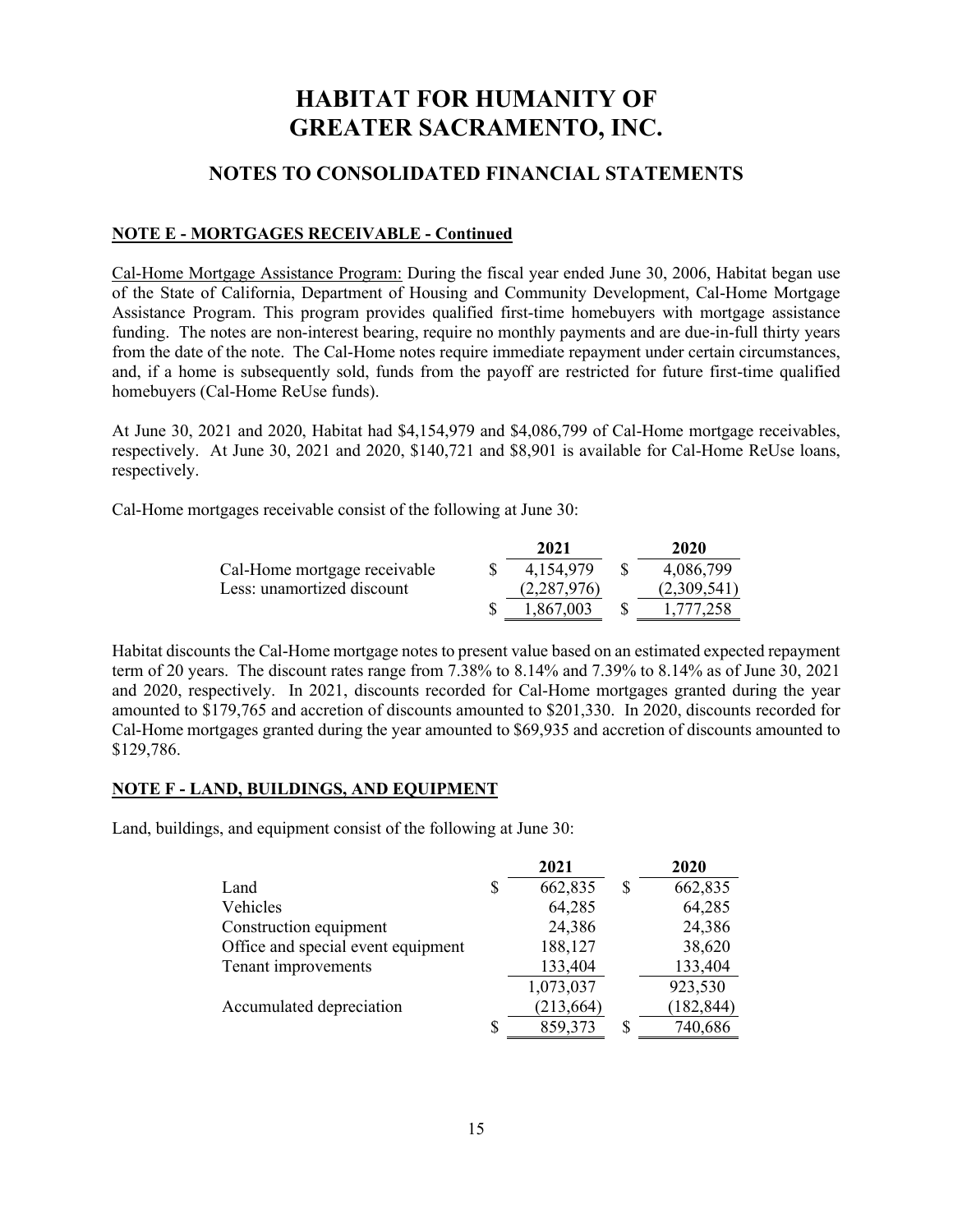### **NOTES TO CONSOLIDATED FINANCIAL STATEMENTS**

#### **NOTE G - DEBT**

|                                                                                                                                                                                                                                                                                                                                        |          | 2021      |   | 2020     |
|----------------------------------------------------------------------------------------------------------------------------------------------------------------------------------------------------------------------------------------------------------------------------------------------------------------------------------------|----------|-----------|---|----------|
| Note payable to Banner Bank (formerly Premier West Bank), dated<br>April 17, 2012, total amount of credit granted \$979,029, principal<br>and interest payments of \$5,273 are due monthly. Note matures on<br>November 15, 2039.                                                                                                      | <b>S</b> | 531,031   | S | 570,651  |
| Various notes payable to Habitat for Humanity International, Inc.<br>for site improvement costs on approved properties receiving SHOP<br>(HUD's Self-Help Homeownership Opportunity Program) funding.<br>Non-interest-bearing notes due in monthly principal payments<br>ranging from \$78 to \$537. Notes mature from January 2022 to |          |           |   |          |
| January 2027.                                                                                                                                                                                                                                                                                                                          |          | 43,924    |   | 49,143   |
| Note payable to River City Bank (see <i>SBA Loan</i> ).                                                                                                                                                                                                                                                                                |          | 284,877   |   | 262,605  |
| Note payable to City of Sacramento (see Small Business                                                                                                                                                                                                                                                                                 |          |           |   |          |
| Emergency Economic Relief Fund loan).                                                                                                                                                                                                                                                                                                  |          |           |   | 25,000   |
| Total principal balance                                                                                                                                                                                                                                                                                                                |          | 859,832   |   | 907,399  |
| Less unamortized loan fees                                                                                                                                                                                                                                                                                                             |          | (27, 568) |   | (29,300) |
| Notes payable                                                                                                                                                                                                                                                                                                                          | S        | 832,264   |   | 878,099  |

#### *Banner Bank*

During the year ended June 30, 2012, Habitat entered into a securitization agreement to borrow against fifteen of its mortgage notes receivable. In order to facilitate the securitization, Habitat created a whollyowned limited liability company, SHFH Funding Company, LLC (the LLC) which has been consolidated in the accompanying financial statements. Habitat sold the fifteen mortgages to the LLC and subsequently, the LLC entered into a note purchase agreement with Banner Bank ("BB"). Under the agreement, Banner Bank purchased the rights to payments of the fifteen mortgage notes at an annual discount rate of 2.8% resulting in an aggregate amount of \$979,029. The fifteen mortgages continued to be serviced by the LLC while payments are remitted to Premier. In connection with the securitization, Habitat incurred loan fees of \$43,300 which are being amortized using the straight-line method over the life of the loan. Loan fees, net of accumulated amortization, of \$27,568 and \$29,300 as of June 30, 2021 and 2020, respectively, are netted against the note payable balance in the accompanying statements of financial position.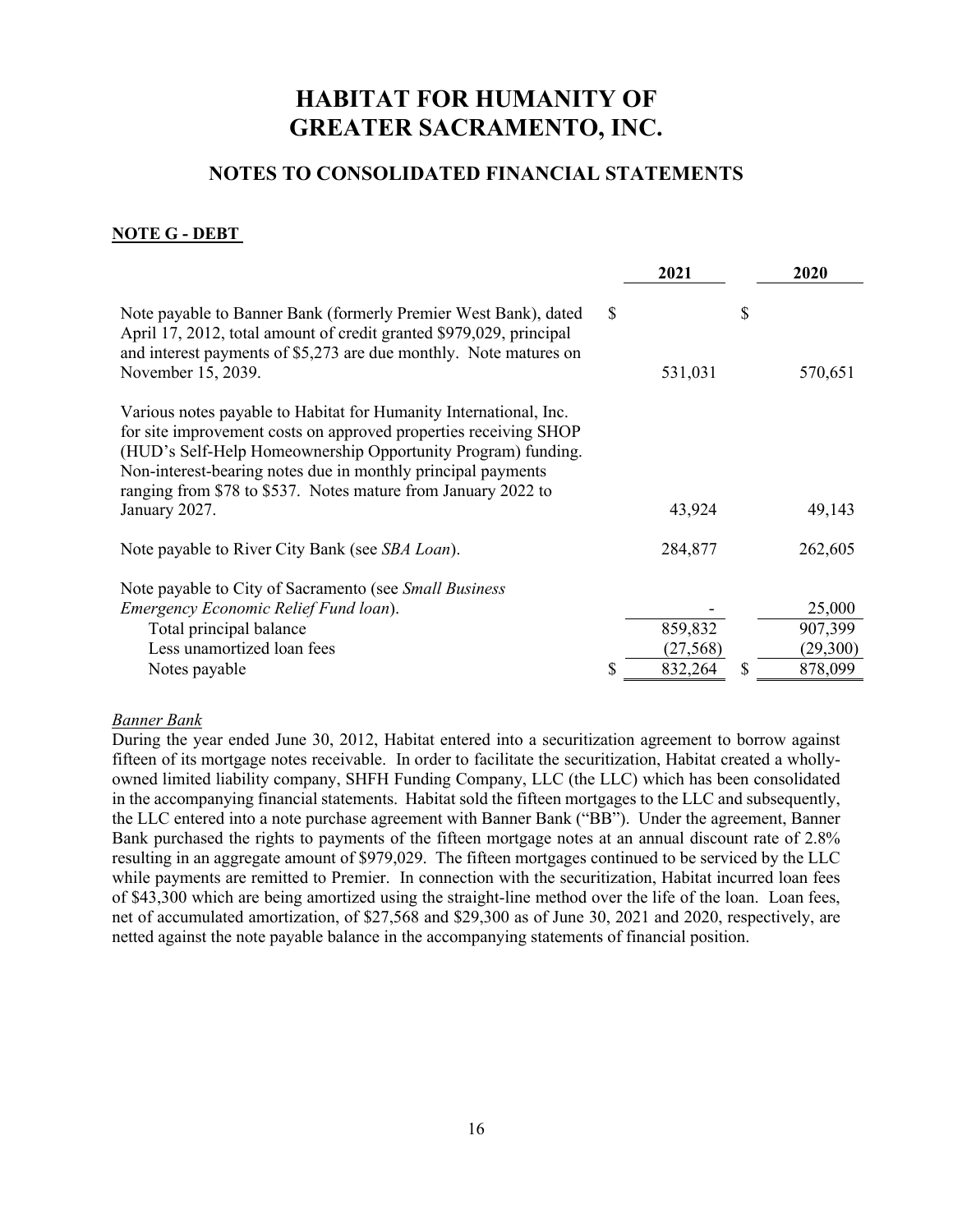#### **NOTES TO CONSOLIDATED FINANCIAL STATEMENTS**

#### **NOTE G - DEBT - Continued**

#### *SBA Loan*

On April 10, 2020, Habitat received a U.S. Small Business Administration Loan (the "SBA Loan") from River City Bank, pursuant to the Paycheck Protection Program (the "PPP") established under the Coronavirus Aid, Relief, and Economic Security Act (the "CARES Act"), in the amount of \$262,605. The application for these funds required Habitat in good faith to certify that the current economic uncertainty made the loan request necessary to support the ongoing operations of Habitat. This certification further required Habitat to take into account current business activity and the ability to access other sources of liquidity sufficient to support ongoing operations in a manner that is not significantly detrimental to the business. On February 9, 2021, the PPP loan forgiveness was approved and the full amount was forgiven and is included in Non-Operating Activities in the Statements of Activities.

On February 9, 2021, Habitat received a second SBA Loan from River City Bank, pursuant to the PPP established under the CARES Act, in the amount of \$284,877. Habitat was subject to the same good faith certifications as required by the SBA Loan received on April 10, 2020. On July 27, 2021, the PPP loan forgiveness was approved and the full amount was forgiven.

#### *Small Business Emergency Economic Relief Fund Loan*

On March 13, 2020, the City of Sacramento Council (the "city council") adopted resolution 2020-0075, part of which established economic relief package for small local businesses including a program to issue zero-interest loans. On April 8, 2020, Habitat received a Small Business Emergency Economic Relief Fund Loan from the City of Sacramento in the amount of \$25,000. Monthly loan payments in the amount of \$500 was due beginning on the 120th day after the earlier of the 1) date that the city council declares an end of the local emergency relating to the COVID-19 pandemic and 2) the date the County of Sacramento proclaims the termination of the local public health emergency. The loan has a maturity date of 49 months after the due date of the first payment. The loan proceeds are to be used only for business operating expenses of Habitat and can be converted to the terms of a forgivable loan. On April 5, 2021, the City of Sacramento loan forgiveness was approved and the full amount was forgiven.

The future minimum loan payments are as follows at June 30, 2021:

| Year Ending June 30 |       |               |
|---------------------|-------|---------------|
| 2022                |       | \$<br>336,468 |
| 2023                |       | 74,975        |
| 2024                |       | 41,469        |
| 2025                |       | 34,430        |
| 2026                |       | 32,540        |
| Thereafter          |       | 339,950       |
|                     | Total | 859,832       |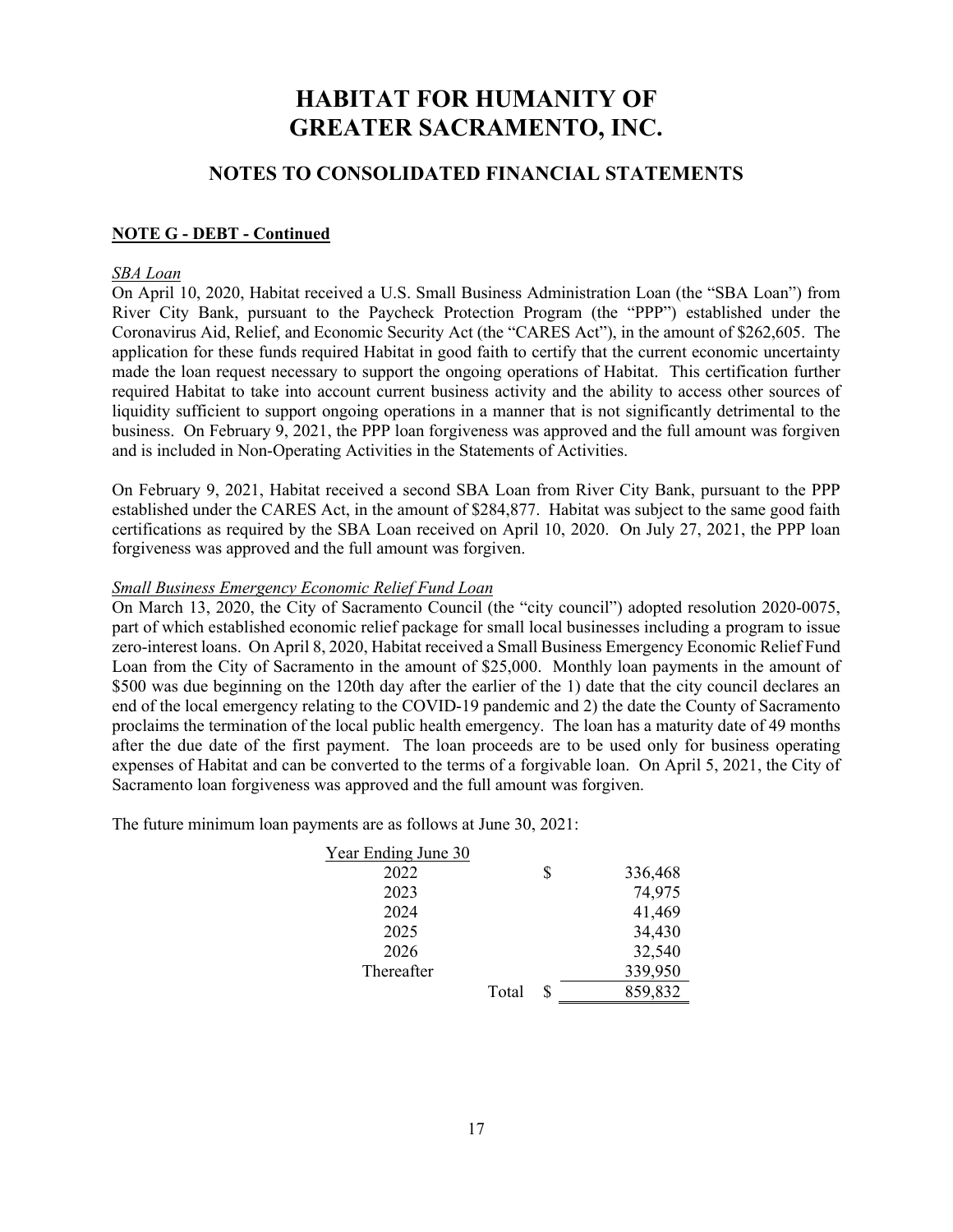### **NOTES TO CONSOLIDATED FINANCIAL STATEMENTS**

#### **NOTE G - DEBT - Continued**

#### Line of Credit

Habitat has a line of credit agreement with River City Bank to provide borrowing capacity up to \$200,000 with interest rate at 6.25% and original maturity of May 15, 2019. The note was amended on May 16, 2019 increasing the maximum principal amount available for advances to \$250,000 and extending the maturity date to May 15, 2020. Effective June 3, 2020, the maturity date and repayment terms under the note were extended to May 15, 2021. Effective April 21, 2021, the maturity date was extended to May 14, 2022. During 2021, \$197,792 of the line of credit was used to cover expenses and had an outstanding balance of \$115,769 as of June 30, 2021. During 2020, \$121,811 of the line of credit was used to cover expenses and had an outstanding balance of \$20,000 as of June 30, 2020. As of June 30, 2021 and 2020, the line of credit available for issuance was \$115,519 and \$230,000, respectively.

#### **NOTE H – SECURED FINANCING AND MORTGAGE LOAN SALES**

On June 17, 2021 and July 23, 2020, Habitat entered into a loan purchase and sale agreements with East West Bank (EWB). The loans were sold for \$1,160,592 and 977,280, at an annual discount rate of 2.25% and 2.00%. As part of the agreements the 13 mortgages were sold on a recourse basis, which obligates Habitat to either buy back mortgages that become delinquent or replace these mortgages with new mortgages of equal value. Habitat has first right of refusal to repurchase the property if sold by the homeowner. Habitat is responsible for servicing these loans. As of June 30, 2021, 13 mortgage loans were outstanding, the loans continue to perform and management believes none of the loans will require a replacement loan due to delinquency.

On July 23, 2013, Habitat entered into a loan origination agreement with River City Bank ("RCB"). Loans are sold at an annual discount rate of 2.8%. As part of the agreement the mortgages are sold on a recourse basis, which obligates Habitat to either buy back mortgages that become delinquent or replace these mortgages with new mortgages of equal value. Habitat has first right of refusal to repurchase the property if sold by the homeowner. Habitat is responsible for servicing these loans. As of June 30, 2021 and 2020, 11 mortgage loans were outstanding, the loans continue to perform and management believes none of the loans will require a replacement loan due to delinquency.

On July 23, 2013, Habitat entered into a loan origination agreement with Safe Credit Union ("SCU"). Loans are sold at an annual discount rate of 2.8%. As part of the agreement the mortgages are sold on a recourse basis, which obligates Habitat to either buy back mortgages that become delinquent or replace these mortgages with new mortgages of equal value. Habitat has first right of refusal to repurchase the property if sold by the homeowner. Habitat is responsible for servicing these loans. As of June 30, 2021 and 2020, 7 mortgage loans were outstanding, the loans continue to perform and management believes none of the loans will require a replacement loan due to delinquency.

During the year ended June 30, 2011, Habitat sold seven mortgages to the California Housing Finance Agency (Cal-HFA). The mortgages were sold on a recourse basis, which obligates Habitat to either buy back mortgages that become delinquent or replace these mortgages with new mortgages of equal value.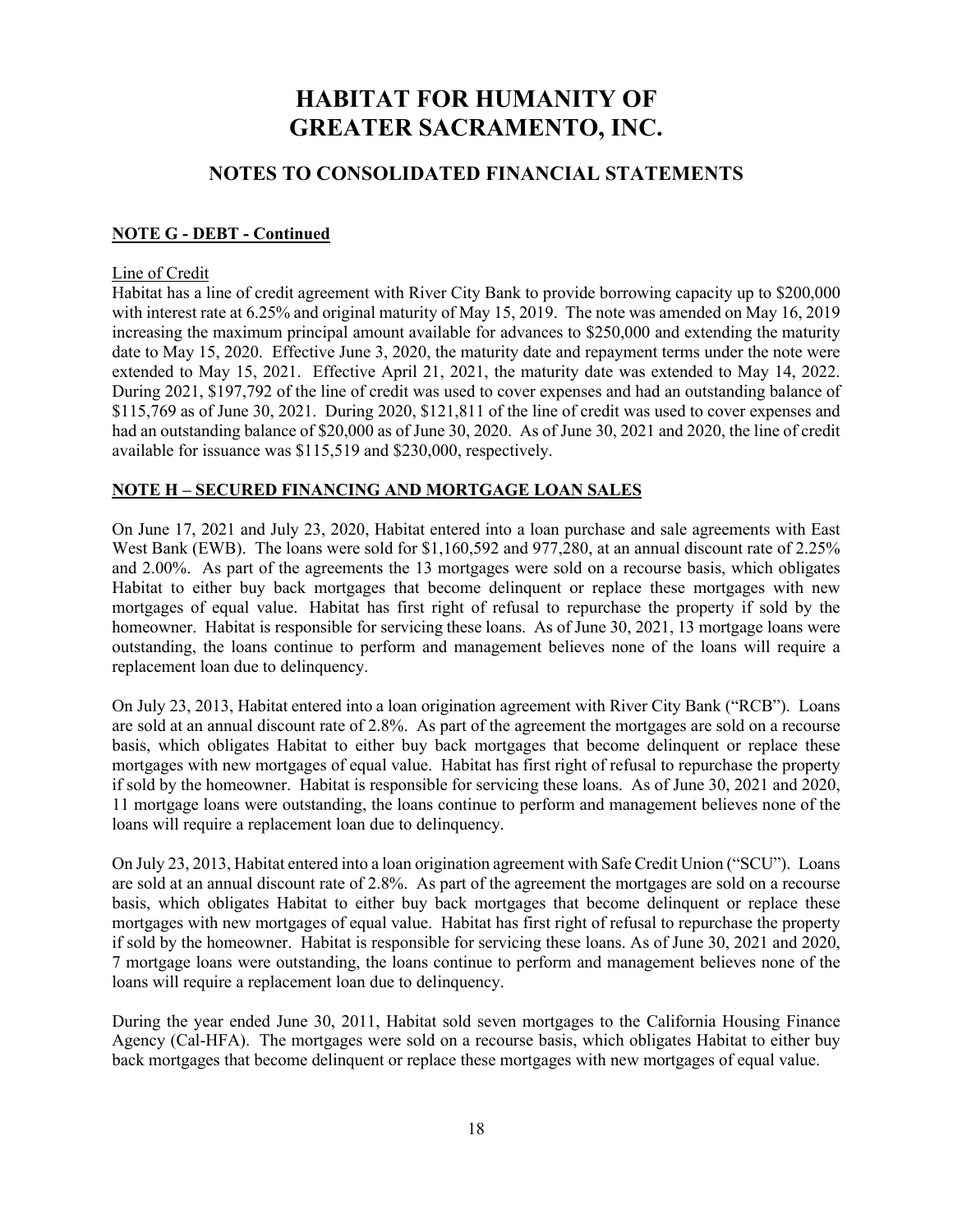### **NOTES TO CONSOLIDATED FINANCIAL STATEMENTS**

#### **NOTE H – SECURED FINANCING AND MORTGAGE LOAN SALES - Continued**

Cal-HFA will be fully responsible for servicing these loans. In addition to receiving the mortgage principal payments, Cal-HFA will also receive impound payments for property taxes and insurance, and in turn be responsible for making property tax and insurance payments on behalf of the homeowners. Full disclosure was made to the homeowners prior to the sale of their mortgage notes to Cal-HFA, and permission was provided to Habitat to receive information from Cal-HFA on their performance. The seven mortgage loans continue to perform and management believes none of the loans will require a replacement loan due to delinquency.

The secured financing balances as of June 30, 2021 and 2020 are as follows:

|                                                | 2021         | 2020      |
|------------------------------------------------|--------------|-----------|
| <b>EWB</b>                                     | 2,102,056 \$ |           |
| <b>RCB</b>                                     | 1,010,774    | 1,039,076 |
| <b>SCU</b>                                     | 584,407      | 601,752   |
| Total secured financing balance                | 3,697,237    | 1,640,828 |
| Less: unamortized financing discounts and fees | (569, 985)   |           |
| Total secured financing balance, net           | 3,127,252    | 1,640,828 |

The underlying pledged mortgages receivable balance as of June 30, 2021 and 2020 are as follows:

|                                         | 2021        |   | 2020        |
|-----------------------------------------|-------------|---|-------------|
| <b>EWB</b>                              | 2,106,280   | S |             |
| <b>RCB</b>                              | 1,468,330   |   | 1,533,603   |
| <b>SCU</b>                              | 798,088     |   | 831,923     |
| BB                                      | 575,401     |   | 656,054     |
| Total pledged mortgages receivable      | 4,948,099   |   | 3,021,580   |
| Less: unamortized discount              | (2,630,473) |   | (2,664,190) |
| Total pledged mortgages receivable, net | 2,317,626   |   | 357,390     |

The future remaining contractual maturity of the pledged mortgages receivable are as follows at June 30, 2021:

| Year Ending June 30 |       |               |
|---------------------|-------|---------------|
| 2022                |       | \$<br>219,504 |
| 2023                |       | 219,504       |
| 2024                |       | 219,504       |
| 2025                |       | 219,504       |
| 2026                |       | 219,504       |
| Thereafter          |       | 3,850,579     |
|                     | Total | 4.948,099     |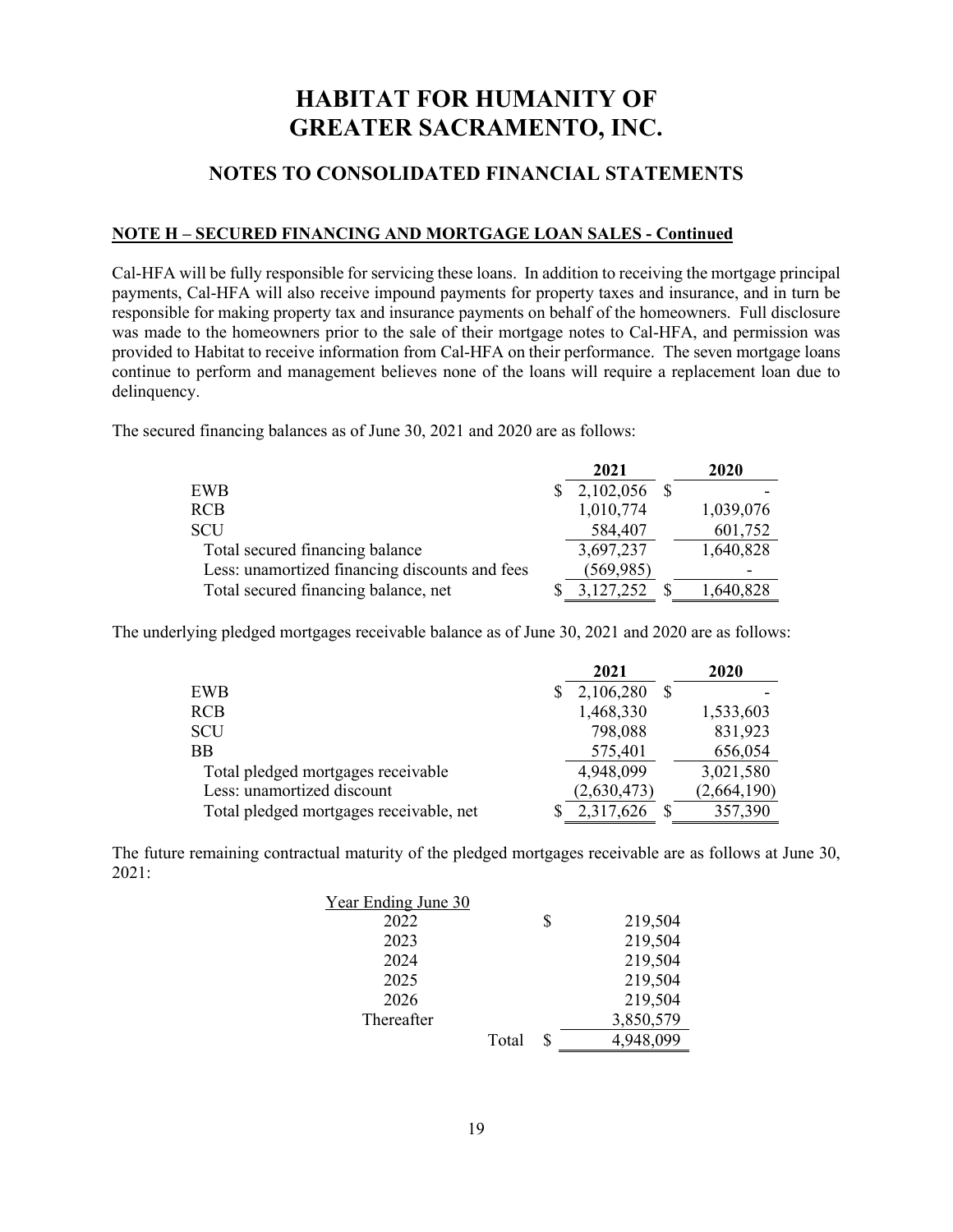### **NOTES TO CONSOLIDATED FINANCIAL STATEMENTS**

#### **NOTE I - COMMITMENTS AND CONTINGENCIES**

Lease Commitments: Habitat leases office space under the terms of a noncancelable operating lease agreement that expires on June 30, 2022. The office lease agreement provided for free rent for the first six months of the lease term. The period of free rent has been included in rent expense on a straight-line basis and as such a deferred lease liability has been recorded on the balance sheets at June 30, 2021 and 2020 of \$33,926 and \$61,815 respectively. During 2015, Habitat entered into an operating lease agreement for a truck expiring in fiscal year 2022. Total rent expense under the above leases amounted to \$195,758 and \$220,922 during the years ended June 30, 2021 and 2020, respectively. On June 24, 2020, Habitat entered into a noncancellable operating lease agreement effective July 30, 2020 for office equipment expiring in October 2023. The future minimum lease payments under operating leases are as follows:

| Year Ending June 30 |       |   |         |
|---------------------|-------|---|---------|
| 2022                |       | S | 114,802 |
| 2023                |       |   | 2,964   |
| 2024                |       |   | 988     |
|                     | Total |   | 118,754 |

Contingencies: Habitat receives grants and restricted contributions from various sources for construction costs and other specific projects which are subject to audit by the grantors. While it is possible that an expenditure may be disallowed and required to be refunded to a grantor, management believes the fiscal impact, if any, would be insignificant.

#### **NOTE J - CONCENTRATION OF RISK**

Financial Instruments: Financial instruments that potentially subject Habitat to concentrations of credit risk consist principally of cash and cash equivalents. Such assets have been placed with high-quality financial institutions however, the deposits with financial institutions may, at times, exceed federally insured limits. The balances are insured by Federal Deposit Insurance Corporation (FDIC) up to \$250,000 per account category per financial institution. At June 30, 2021 and 2020, the organization had \$3,178,771 and \$1,032,211 respectively, in excess of the federally insured limits. Habitat has not experienced any losses in such accounts and believes it is not exposed to any significant risk on cash accounts.

Mortgages Receivable: In accordance with its exempt purpose, Habitat extends credit to low-income individuals in Sacramento and Yolo counties. The individuals must qualify based upon both monetary and time commitment criteria. All mortgages are secured by underlying real estate, which the homeowner is required to maintain as part of the purchase agreement. Therefore, risk of loss to Habitat would occur if the market value of the secured property decreases to an amount that is less than the underlying mortgage, less the allowance for bad debts on these consolidated financial statements.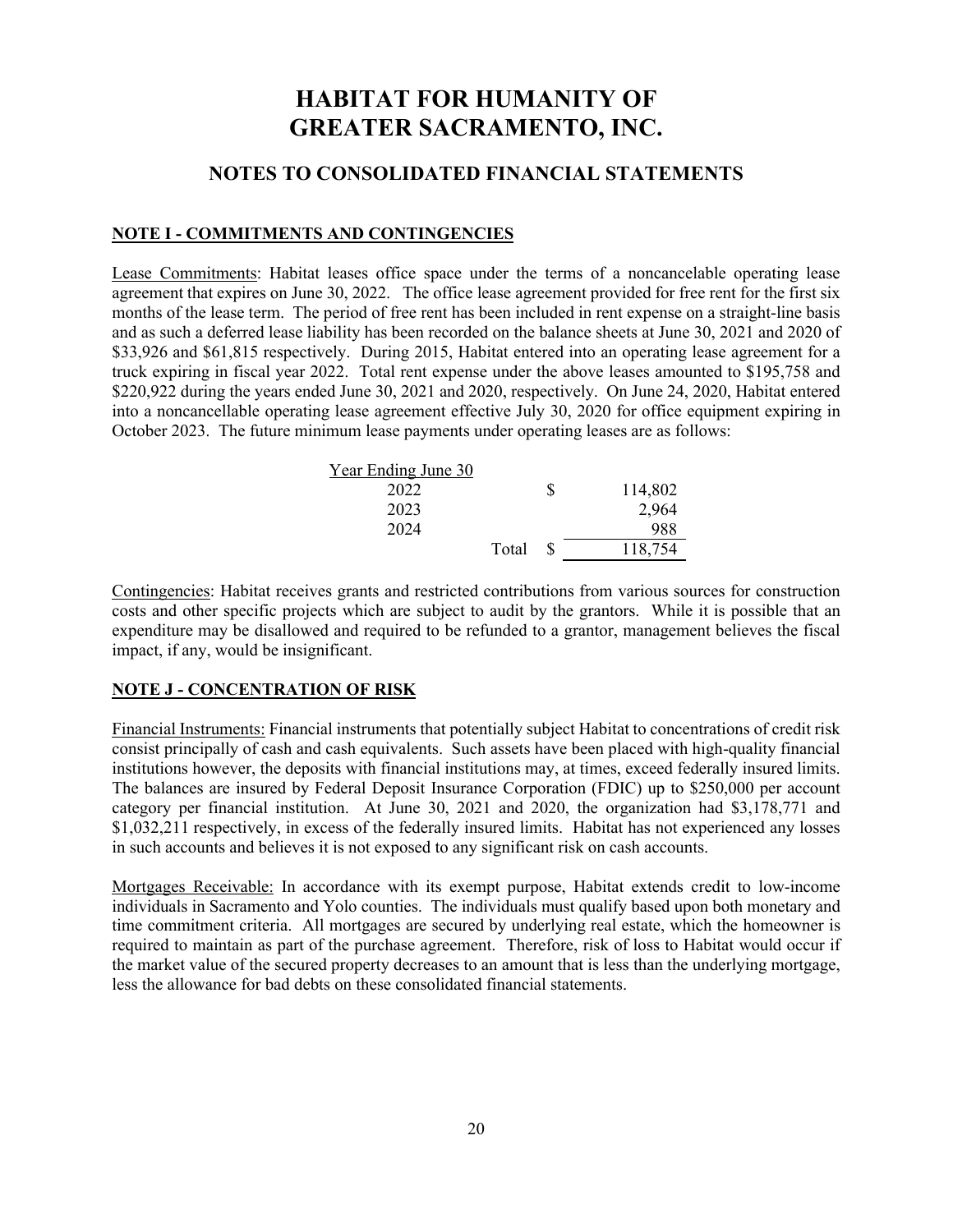### **NOTES TO CONSOLIDATED FINANCIAL STATEMENTS**

#### **NOTE K - RELATED PARTIES**

Habitat receives pledges from board members and key employees. There were no pledges receivable due from board members and key employees at June 30, 2021 and 2020.

Habitat is an affiliate of Habitat for Humanity International, Inc. ("HFHI"). While the organizations share a common mission, HFHI does not own or control Habitat. Therefore, Habitat's operations are not consolidated in the financial statements of HFHI. However, Habitat is an independent corporation which has subordinate status under HFHI's Section 501(c)(3) exemption. As an affiliate, Habitat receives grant monies from HFHI. HFHI receives funds from grantors and allocates such funds to affiliates based on competitive applications. One of the most competitive of these is the SHOP grant program.

The notes payable due to HFHI under these SHOP grants amounted to \$43,924 and \$49,143 at June 30, 2021 and 2020, respectively (see Note G).

Habitat also donates funds to HFHI, these funds are used to construct homes in economically depressed areas around the world. For the years ended June 30, 2021 and 2020, the amount contributed was \$63,304 and \$ 62,867, respectively.

#### **NOTE L - NET ASSETS WITH DONOR RESTRICTIONS**

Net assets with donor restrictions are restricted for the following purposes or periods at June 30:

|                                                |   | 2021      |          | 2020      |
|------------------------------------------------|---|-----------|----------|-----------|
| <b>Subject to the Passage of Time or</b>       |   |           |          |           |
| <b>Expenditure for Specified Purpose:</b>      |   |           |          |           |
| Low-income housing construction                | S | 551,432   | <b>S</b> | 714,280   |
| <b>West Sacramento NRI</b>                     |   | 13,749    |          | 23,603    |
| <b>Veterans NR Elk Grove</b>                   |   |           |          | 7,344     |
| Gala                                           |   | 51,880    |          | 15,000    |
| NR General                                     |   | 106,875   |          | 165,290   |
| Rock-the-block                                 |   | 6,000     |          |           |
| NR SMUD                                        |   | 398,784   |          | 4,086,798 |
| Cal-Home mortgage assistance                   |   | 4,154,978 |          | 4,086,798 |
| $P$ ledge – time restricted                    |   |           |          | 95,000    |
| <b>Total Subject to the Passage of Time or</b> |   |           |          |           |
| <b>Expenditure for Specified Purpose</b>       |   | 5,283,699 |          | 5,107,315 |
| Total net assets with donor restrictions       |   | 5,283,699 |          | 5,107,315 |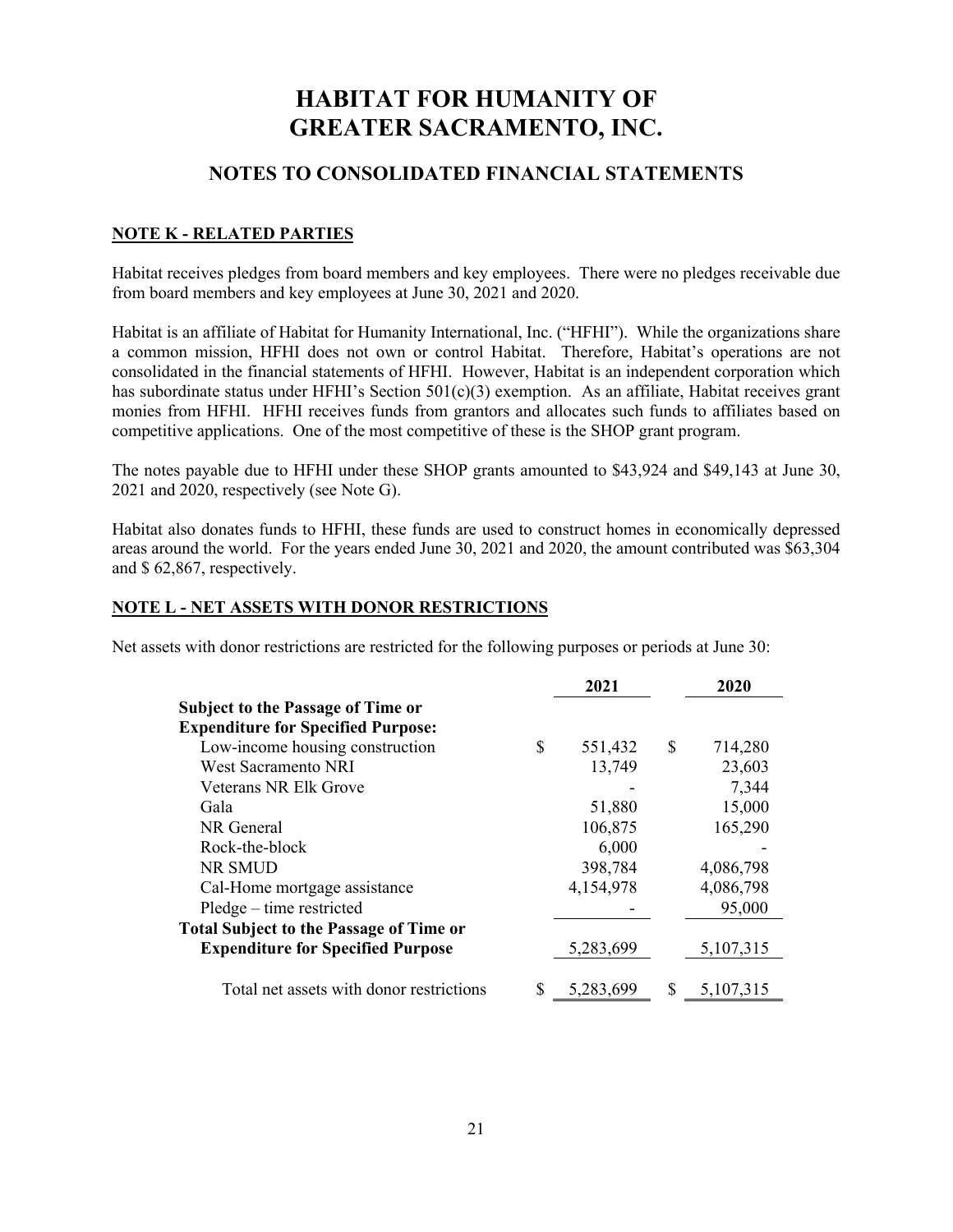## **NOTES TO CONSOLIDATED FINANCIAL STATEMENTS**

### **NOTE L - NET ASSETS WITH DONOR RESTRICTIONS – Continued**

Net assets released from restrictions includes the portion of construction in process costs received from donors for specific homes when the home is sold as well as other net assets released from restrictions by incurring expenses satisfying the restricted purposes or by occurrence of the passage of time or other events specified by donors:

|                                           | 2021            | 2020          |
|-------------------------------------------|-----------------|---------------|
| <b>Purpose Restrictions Accomplished:</b> |                 |               |
| Low-income housing construction           | \$<br>751,001   | \$<br>252,735 |
| <b>West Sacramento NRI</b>                | 9,854           | 8,415         |
| <b>Veterans NR Elk Grove</b>              | 17,344          | 20,208        |
| NR General                                | 96,965          | 183,579       |
| NR SMUD                                   | 322,946         |               |
| North Sac NRI                             |                 | 2,114         |
| $43rd$ Avenue NRI                         |                 | 34,092        |
| Gala                                      | 56,375          | 106,195       |
| District 2                                |                 | 25,000        |
| Cal-Home mortgage assistance              | 131,819         | 4,000         |
| <b>Time Restrictions Expired:</b>         |                 |               |
| $P$ ledge – time restricted               | 95,000          |               |
| Total restrictions released               | \$<br>1,481,304 | \$<br>636,338 |

#### **NOTE M - BOARD DESIGNATED NET ASSETS**

Habitat's board of directors has designated certain net assets without donor restrictions for the purpose of holding reserves for cash flow purposes at June 30:

|                                 | 2021   |       | 2020   |
|---------------------------------|--------|-------|--------|
| Contingency fund                |        | $-$ S | 11,960 |
| Global Village fund             | 12,918 |       | 12,918 |
| Mandolin Estates infrastructure |        |       | 20,000 |
|                                 | 12,918 |       | 44,878 |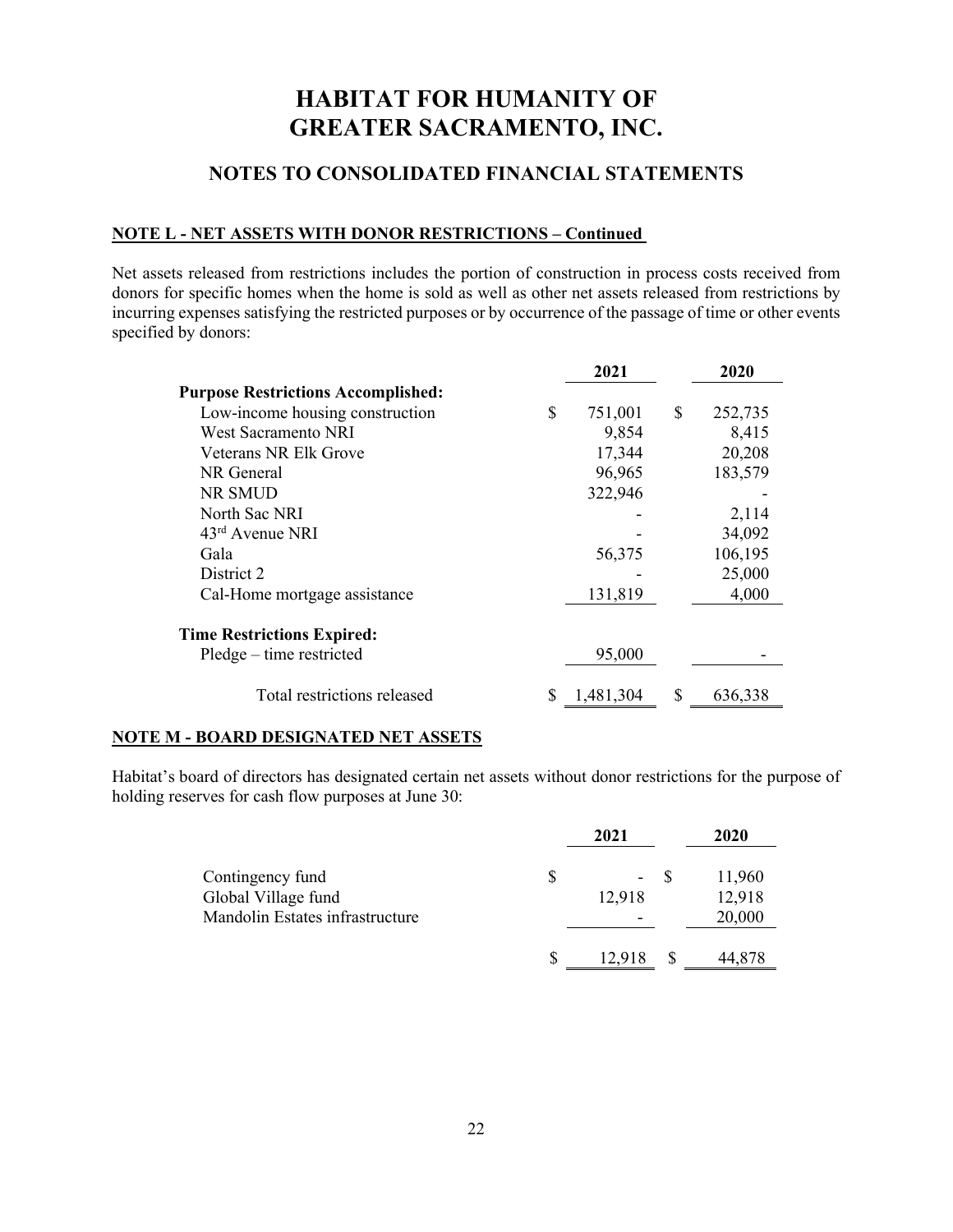### **NOTES TO CONSOLIDATED FINANCIAL STATEMENTS**

#### **NOTE N - NEW MARKET TAX CREDIT PROGRAM**

Habitat has participated in a New Market Tax Credit (NMTC) program. The program provides funds to eligible organizations for investment in qualified low-income communities. Program compliance requirements included creation of a promissory note and investment in a qualified community development entity (CDE). Tax credit recapture is required if compliance requirements are not met over a seven-year period.

Under the terms of this leveraged tax transaction, Habitat pledged to segregate the property upon which the transaction was based, and track all expenditures related to these properties and subsequent home sales and mortgage payments over the seven-year term of the transaction.

In 2013, Habitat invested, along with four other Habitat affiliates, in a joint venture (CCML Leverage II, LLC) with a 19.99% ownership interest to take advantage of NMTC financing. Habitat has recorded its investment in CCML Leverage II, LLC at the cost basis of \$1,431,008. NMTC financing allows an entity to receive a loan or investment capital from outside investors, who will receive NMTC to be applied against their federal tax liability.

As a result, Habitat has invested \$1,431,008 and was able to secure a 15-year loan in the amount of \$1,880,000 payable to a community development entity (an affiliate of CCML Leverage II, LLC). The loan proceeds were required to be used solely for the purpose of constructing and selling qualified housing properties to low income residents.

In September 2019, Habitat California Investment Fund, LLC (the Fund), and the upstream effective owner (U.S. Bancorp Community Development Corporation) exercised its put option. Under the terms of the put option agreement, CCML Leverage II, LLC purchased the ownership interest of the Fund. Exercise of the option effectively extinguished Habitat's outstanding debt owed to the Fund and resulted in \$271,836 debt forgiveness income during 2020. Habitat's investment in CCML Leverage II, LLC has no balance at fiscal year-end 2020 and all related entities have been dissolved.

#### **NOTE O - AVAILABILITY AND LIQUIDITY**

The following represents Habitat's financial assets at June 30, 2021 and 2020:

| Financial assets at year-end:               |   | 2021      | 2020      |
|---------------------------------------------|---|-----------|-----------|
| Cash and cash equivalents                   | S | 3,336,287 | 1,275,567 |
| Restricted cash and cash equivalents        |   | 170,234   | 197,942   |
| Pledge receivable                           |   |           | 95,000    |
| Grant receivable                            |   | 32,500    |           |
| Mortgages receivable                        |   | 3,176,956 | 5,005,512 |
| Neighborhood revitalization receivable, net |   | 235,513   | 144,401   |
| Total financial assets                      |   | 6,951,490 | 6,718,422 |